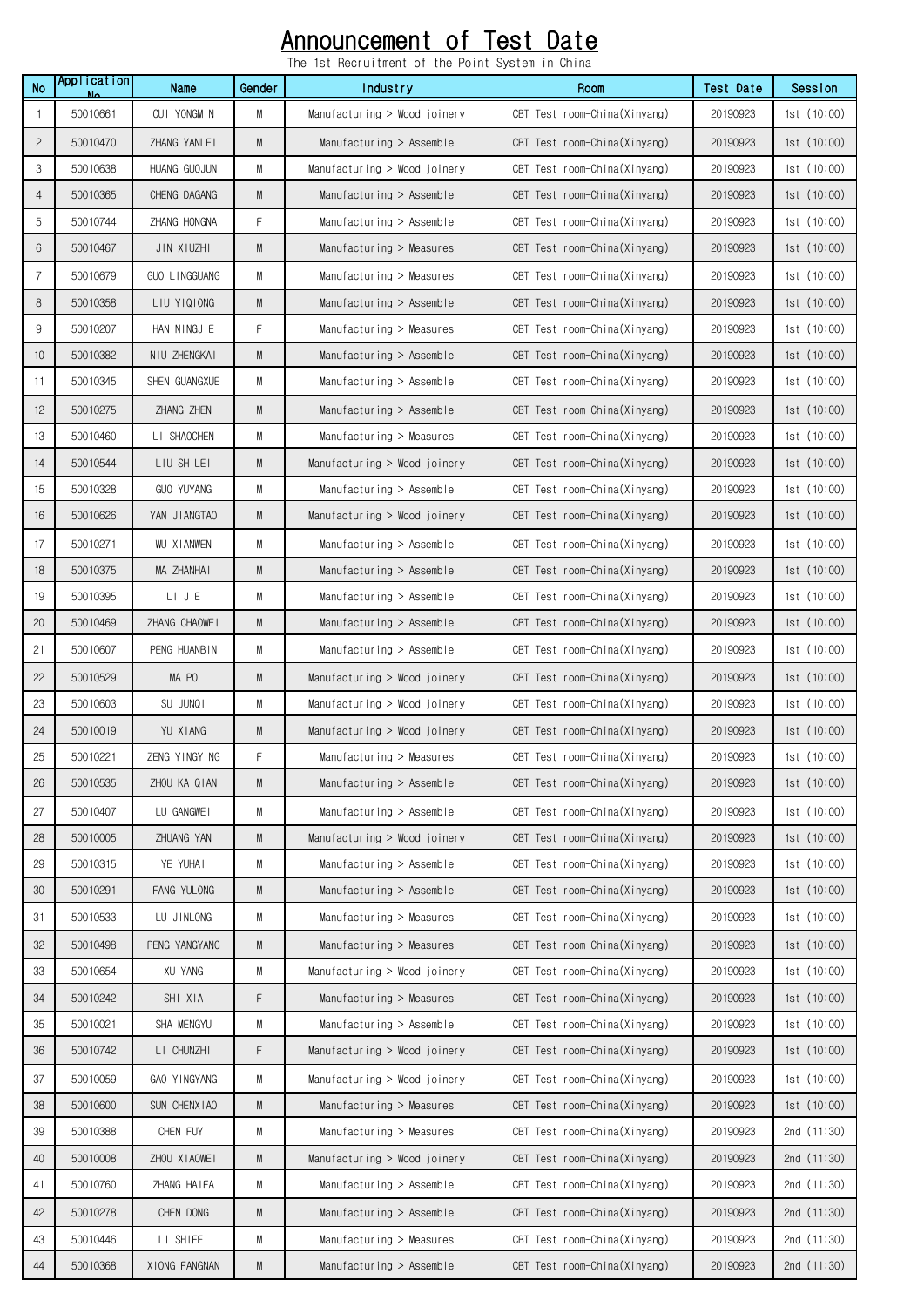| 45 | 50010720 | YANG ZHIBIN          | М | Manufacturing > Assemble       | CBT Test room-China(Xinyang) | 20190923 | 2nd (11:30)   |
|----|----------|----------------------|---|--------------------------------|------------------------------|----------|---------------|
| 46 | 50010511 | WANG SHAOWU          | M | Manufacturing $>$ Assemble     | CBT Test room-China(Xinyang) | 20190923 | 2nd $(11:30)$ |
| 47 | 50010721 | ZHAO ZHILONG         | M | Manufacturing > Wood joinery   | CBT Test room-China(Xinyang) | 20190923 | 2nd (11:30)   |
| 48 | 50010650 | WEN WEICHAO          | M | Manufacturing $>$ Measures     | CBT Test room-China(Xinyang) | 20190923 | 2nd $(11:30)$ |
| 49 | 50010261 | QIAO YINGBO          | M | Manufacturing $>$ Assemble     | CBT Test room-China(Xinyang) | 20190923 | 2nd $(11:30)$ |
| 50 | 50010462 | SONG SHAOGUANG       | M | Manufacturing $>$ Assemble     | CBT Test room-China(Xinyang) | 20190923 | 2nd $(11:30)$ |
| 51 | 50010476 | SHI JIANTAO          | M | Manufacturing $>$ Assemble     | CBT Test room-China(Xinyang) | 20190923 | 2nd $(11:30)$ |
| 52 | 50010597 | LI YUNGUANG          | M | Manufacturing $>$ Wood joinery | CBT Test room-China(Xinyang) | 20190923 | 2nd $(11:30)$ |
| 53 | 50010627 | JING YUNLONG         | M | Manufacturing $>$ Assemble     | CBT Test room-China(Xinyang) | 20190923 | 2nd (11:30)   |
| 54 | 50010564 | ZHANG YUCHENG        | F | Manufacturing $>$ Measures     | CBT Test room-China(Xinyang) | 20190923 | 2nd (11:30)   |
| 55 | 50010524 | WANG JINGUAN         | M | Manufacturing $>$ Wood joinery | CBT Test room-China(Xinyang) | 20190923 | 2nd $(11:30)$ |
| 56 | 50010750 | WEI ZONGHAO          | M | Manufacturing > Wood joinery   | CBT Test room-China(Xinyang) | 20190923 | 2nd $(11:30)$ |
| 57 | 50010300 | QIAO YULONG          | M | Manufacturing $>$ Assemble     | CBT Test room-China(Xinyang) | 20190923 | 2nd (11:30)   |
| 58 | 50010748 | YANG LIANG           | M | Manufacturing > Wood joinery   | CBT Test room-China(Xinyang) | 20190923 | 2nd $(11:30)$ |
| 59 | 50010412 | ZHANG ZHENDUO        | M | Manufacturing $>$ Assemble     | CBT Test room-China(Xinyang) | 20190923 | 2nd (11:30)   |
| 60 | 50010551 | ZENG YUEMIN          | M | Manufacturing $>$ Assemble     | CBT Test room-China(Xinyang) | 20190923 | 2nd $(11:30)$ |
| 61 | 50010698 | CUI YONGPING         | M | Manufacturing > Wood joinery   | CBT Test room-China(Xinyang) | 20190923 | 2nd $(11:30)$ |
| 62 | 50010366 | ZHANG HAOYU          | M | Manufacturing $>$ Wood joinery | CBT Test room-China(Xinyang) | 20190923 | 2nd $(11:30)$ |
| 63 | 50010294 | YANG CAIPENG         | M | Manufacturing $>$ Measures     | CBT Test room-China(Xinyang) | 20190923 | 2nd (11:30)   |
| 64 | 50010421 | AN PANLONG           | M | Manufacturing $>$ Assemble     | CBT Test room-China(Xinyang) | 20190923 | 2nd $(11:30)$ |
| 65 | 50010556 | SHEN CHAO            | M | Manufacturing > Wood joinery   | CBT Test room-China(Xinyang) | 20190923 | 2nd $(11:30)$ |
| 66 | 50010690 | FANG HONGJIANG       | M | Manufacturing $>$ Wood joinery | CBT Test room-China(Xinyang) | 20190923 | 2nd $(11:30)$ |
| 67 | 50010372 | CHANG HAIJUN         | M | Manufacturing > Assemble       | CBT Test room-China(Xinyang) | 20190923 | 2nd (11:30)   |
| 68 | 50010020 | LIU HU               | M | Manufacturing > Wood joinery   | CBT Test room-China(Xinyang) | 20190923 | 2nd $(11:30)$ |
| 69 | 50010664 | ZHAO CONGLIANG       | M | Manufacturing > Assemble       | CBT Test room-China(Xinyang) | 20190923 | 2nd $(11:30)$ |
| 70 | 50010051 | CHEN YAN             | F | Manufacturing > Wood joinery   | CBT Test room-China(Xinyang) | 20190923 | 2nd (11:30)   |
| 71 | 50010706 | LIN SHENGJIE         | M | Manufacturing > Assemble       | CBT Test room-China(Xinyang) | 20190923 | 2nd (11:30)   |
| 72 | 50010444 | HUANG YANHUI         | F | Manufacturing > Measures       | CBT Test room-China(Xinyang) | 20190923 | 2nd (11:30)   |
| 73 | 50010622 | LIU XIAOPENG         | М | Manufacturing > Measures       | CBT Test room-China(Xinyang) | 20190923 | 2nd (11:30)   |
| 74 | 50010415 | LU ZHIMING           | M | Manufacturing > Assemble       | CBT Test room-China(Xinyang) | 20190923 | 2nd (11:30)   |
| 75 | 50010359 | WANG JIHUI           | M | Manufacturing > Assemble       | CBT Test room-China(Xinyang) | 20190923 | 2nd (11:30)   |
| 76 | 50010709 | ZHAO WEIWEI          | M | Manufacturing > Measures       | CBT Test room-China(Xinyang) | 20190923 | 2nd (11:30)   |
| 77 | 50010011 | XIA KEXIN            | F | Manufacturing > Wood joinery   | CBT Test room-China(Xinyang) | 20190923 | 3rd(14:00)    |
| 78 | 50010451 | WEI JIANGUO          | M | Manufacturing > Assemble       | CBT Test room-China(Xinyang) | 20190923 | 3rd (14:00)   |
| 79 | 50010389 | WANG YONGCHANG       | М | Manufacturing > Assemble       | CBT Test room-China(Xinyang) | 20190923 | 3rd(14:00)    |
| 80 | 50010680 | MENG QINGPAN         | M | Manufacturing > Measures       | CBT Test room-China(Xinyang) | 20190923 | 3rd(14:00)    |
| 81 | 50010648 | WANG KE              | M | Manufacturing > Wood joinery   | CBT Test room-China(Xinyang) | 20190923 | 3rd (14:00)   |
| 82 | 50010202 | LIU BINGQIAN         | F | Manufacturing > Measures       | CBT Test room-China(Xinyang) | 20190923 | 3rd(14:00)    |
| 83 | 50010473 | <b>MENG ZHONGHUA</b> | M | Manufacturing > Assemble       | CBT Test room-China(Xinyang) | 20190923 | 3rd (14:00)   |
| 84 | 50010058 | LIU FANXUE           | M | Manufacturing > Wood joinery   | CBT Test room-China(Xinyang) | 20190923 | 3rd(14:00)    |
| 85 | 50010362 | ZHAO JIANGYU         | М | Manufacturing > Assemble       | CBT Test room-China(Xinyang) | 20190923 | 3rd (14:00)   |
| 86 | 50010711 | GUO YABIN            | M | Manufacturing > Measures       | CBT Test room-China(Xinyang) | 20190923 | 3rd(14:00)    |
| 87 | 50010700 | ZHANG YANGYANG       | М | Manufacturing > Measures       | CBT Test room-China(Xinyang) | 20190923 | 3rd (14:00)   |
| 88 | 50010472 | SONG YANFANG         | M | Manufacturing > Measures       | CBT Test room-China(Xinyang) | 20190923 | 3rd(14:00)    |
| 89 | 50010522 | CHEN LIN             | M | Manufacturing > Wood joinery   | CBT Test room-China(Xinyang) | 20190923 | 3rd(14:00)    |
| 90 | 50010751 | AI XUZHI             | M | Manufacturing > Assemble       | CBT Test room-China(Xinyang) | 20190923 | 3rd(14:00)    |
| 91 | 50010418 | ZHANG ZIBIN          | M | $M$ anufacturing > Assemble    | CBT Test room-China(Xinyang) | 20190923 | 3rd (14:00)   |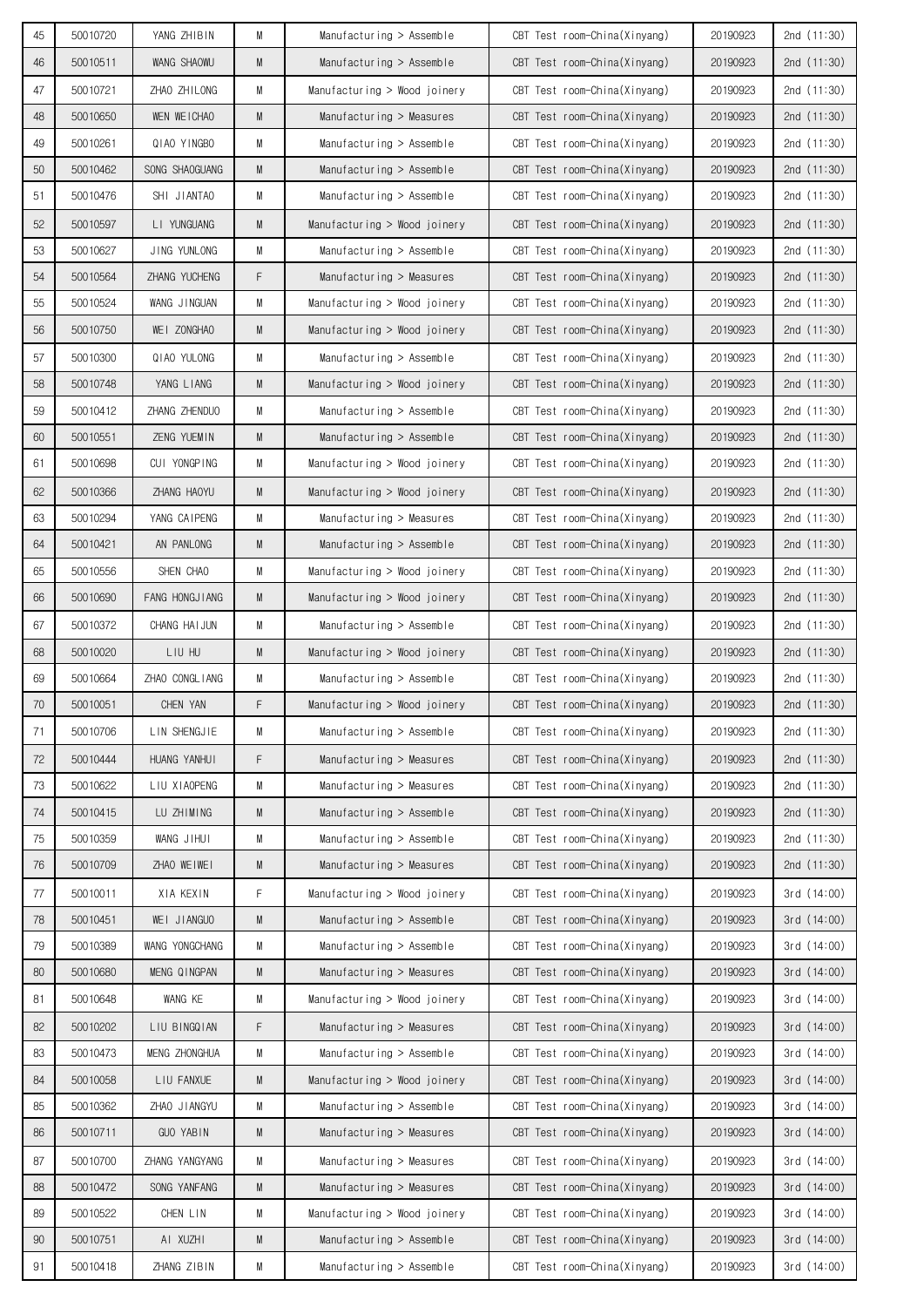| 92  | 50010350 | WANG YANFEI     | M | $M$ anufacturing > Assemble  | CBT Test room-China(Xinyang) | 20190923 | 3rd(14:00)  |
|-----|----------|-----------------|---|------------------------------|------------------------------|----------|-------------|
| 93  | 50010608 | HU JINWU        | M | Manufacturing > Measures     | CBT Test room-China(Xinyang) | 20190923 | 3rd (14:00) |
| 94  | 50010753 | ZHENG YANGYANG  | F | Manufacturing > Wood joinery | CBT Test room-China(Xinyang) | 20190923 | 3rd(14:00)  |
| 95  | 50010686 | CAO HUAISONG    | М | Manufacturing $>$ Assemble   | CBT Test room-China(Xinyang) | 20190923 | 3rd(14:00)  |
| 96  | 50010212 | CHEN JIAO       | F | Manufacturing > Measures     | CBT Test room-China(Xinyang) | 20190923 | 3rd(14:00)  |
| 97  | 50010663 | XU YINFENG      | M | Manufacturing $>$ Measures   | CBT Test room-China(Xinyang) | 20190923 | 3rd(14:00)  |
| 98  | 50010464 | SONG LIHUA      | M | Manufacturing $>$ Assemble   | CBT Test room-China(Xinyang) | 20190923 | 3rd(14:00)  |
| 99  | 50010649 | LIU HONGYAN     | F | Manufacturing $>$ Assemble   | CBT Test room-China(Xinyang) | 20190923 | 3rd(14:00)  |
| 100 | 50010659 | LI LIMIN        | M | Manufacturing $>$ Measures   | CBT Test room-China(Xinyang) | 20190923 | 3rd (14:00) |
| 101 | 50010759 | WANG TAO        | М | Manufacturing > Assemble     | CBT Test room-China(Xinyang) | 20190923 | 3rd(14:00)  |
| 102 | 50010586 | ZHAO CUIPING    | F | Manufacturing $>$ Assemble   | CBT Test room-China(Xinyang) | 20190923 | 3rd(14:00)  |
| 103 | 50010323 | HOU WEIGUANG    | M | $M$ anufacturing > Assemble  | CBT Test room-China(Xinyang) | 20190923 | 3rd (14:00) |
| 104 | 50010344 | KANG LONGFENG   | M | Manufacturing $>$ Assemble   | CBT Test room-China(Xinyang) | 20190923 | 3rd(14:00)  |
| 105 | 50010717 | LI GUO          | F | Manufacturing $>$ Assemble   | CBT Test room-China(Xinyang) | 20190923 | 3rd(14:00)  |
| 106 | 50010299 | HE YANAN        | M | Manufacturing > Assemble     | CBT Test room-China(Xinyang) | 20190923 | 3rd(14:00)  |
| 107 | 50010466 | SONG SHAOLIN    | M | Manufacturing $>$ Assemble   | CBT Test room-China(Xinyang) | 20190923 | 3rd(14:00)  |
| 108 | 50010026 | ZHANG JUNHU     | M | Manufacturing > Wood joinery | CBT Test room-China(Xinyang) | 20190923 | 3rd(14:00)  |
| 109 | 50010499 | ZHANG LIJUN     | М | Manufacturing $>$ Assemble   | CBT Test room-China(Xinyang) | 20190923 | 3rd(14:00)  |
| 110 | 50010392 | XU BAOSHENG     | M | $M$ anufacturing > Assemble  | CBT Test room-China(Xinyang) | 20190923 | 3rd(14:00)  |
| 111 | 50010302 | LEI SHUAIKANG   | M | Manufacturing $>$ Assemble   | CBT Test room-China(Xinyang) | 20190923 | 3rd(14:00)  |
| 112 | 50010757 | SHANG JIJIE     | M | Manufacturing $>$ Assemble   | CBT Test room-China(Xinyang) | 20190923 | 3rd(14:00)  |
| 113 | 50010398 | YANG XIAODONG   | М | Manufacturing $>$ Assemble   | CBT Test room-China(Xinyang) | 20190923 | 3rd (14:00) |
| 114 | 50010501 | ZHAO SHAOCHUANG | M | Manufacturing $>$ Assemble   | CBT Test room-China(Xinyang) | 20190923 | 3rd(14:00)  |
| 115 | 50010317 | YANG YUPAN      | M | Manufacturing $>$ Assemble   | CBT Test room-China(Xinyang) | 20190923 | 4th (15:30) |
| 116 | 50010715 | QIAO JINHENG    | M | Manufacturing > Wood joinery | CBT Test room-China(Xinyang) | 20190923 | 4th (15:30) |
| 117 | 50010528 | ZHANG YONG      | М | Manufacturing > Measures     | CBT Test room-China(Xinyang) | 20190923 | 4th (15:30) |
| 118 | 50010618 | SUO ZHIQIANG    | M | Manufacturing > Assemble     | CBT Test room-China(Xinyang) | 20190923 | 4th (15:30) |
| 119 | 50010347 | LI CHUNYANG     | М | Manufacturing > Assemble     | CBT Test room-China(Xinyang) | 20190923 | 4th (15:30) |
| 120 | 50010555 | YANG SHUAI      | M | Manufacturing > Measures     | CBT Test room-China(Xinyang) | 20190923 | 4th (15:30) |
| 121 | 50010693 | XIN JUNBO       | M | Manufacturing > Measures     | CBT Test room-China(Xinyang) | 20190923 | 4th (15:30) |
| 122 | 50010585 | MA HUI          | M | Manufacturing > Measures     | CBT Test room-China(Xinyang) | 20190923 | 4th (15:30) |
| 123 | 50010060 | WANG QIANG      | М | Manufacturing > Wood joinery | CBT Test room-China(Xinyang) | 20190923 | 4th (15:30) |
| 124 | 50010056 | DONG XUEBO      | M | Manufacturing > Measures     | CBT Test room-China(Xinyang) | 20190923 | 4th (15:30) |
| 125 | 50010044 | LV LINTENG      | М | Manufacturing > Assemble     | CBT Test room-China(Xinyang) | 20190923 | 4th (15:30) |
| 126 | 50010066 | XUE SHUAI       | M | Manufacturing > Wood joinery | CBT Test room-China(Xinyang) | 20190923 | 4th (15:30) |
| 127 | 50010752 | LI BAOLONG      | М | Manufacturing > Assemble     | CBT Test room-China(Xinyang) | 20190923 | 4th (15:30) |
| 128 | 50010226 | LIU BEI         | F | Manufacturing > Assemble     | CBT Test room-China(Xinyang) | 20190923 | 4th (15:30) |
| 129 | 50010549 | LI HAORAN       | М | Manufacturing > Measures     | CBT Test room-China(Xinyang) | 20190923 | 4th (15:30) |
| 130 | 50010632 | ZHAO CUIMIN     | F | Manufacturing $>$ Assemble   | CBT Test room-China(Xinyang) | 20190923 | 4th (15:30) |
| 131 | 50010578 | ZHANG HONGJUN   | M | Manufacturing > Measures     | CBT Test room-China(Xinyang) | 20190923 | 4th (15:30) |
| 132 | 50010655 | WANG BAOFENG    | M | Manufacturing > Measures     | CBT Test room-China(Xinyang) | 20190923 | 4th (15:30) |
| 133 | 50010490 | ZHANG LONG      | М | Manufacturing > Assemble     | CBT Test room-China(Xinyang) | 20190923 | 4th (15:30) |
| 134 | 50010594 | ZHOU QIAO       | M | Manufacturing > Assemble     | CBT Test room-China(Xinyang) | 20190923 | 4th (15:30) |
| 135 | 50010009 | SHANG WENCHAO   | М | Manufacturing > Wood joinery | CBT Test room-China(Xinyang) | 20190923 | 4th (15:30) |
| 136 | 50010595 | ZHAO XUYANG     | M | Manufacturing > Wood joinery | CBT Test room-China(Xinyang) | 20190923 | 4th (15:30) |
| 137 | 50010268 | HUANG CHI       | М | Manufacturing > Measures     | CBT Test room-China(Xinyang) | 20190923 | 4th (15:30) |
| 138 | 50010755 | SHEN JIANGYU    | M | Manufacturing > Assemble     | CBT Test room-China(Xinyang) | 20190923 | 4th (15:30) |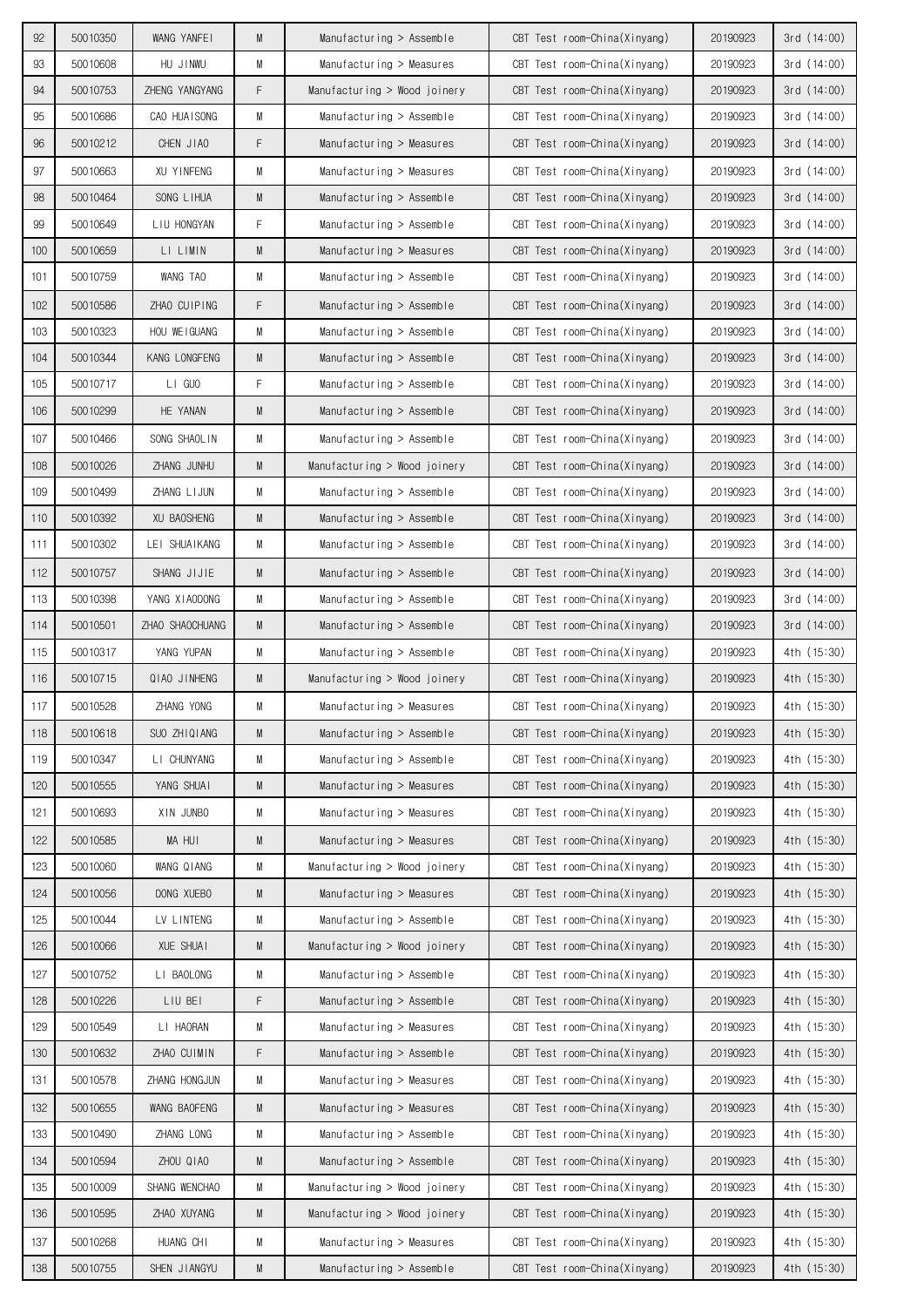| 139 | 50010459 | SONG ZHENHAO       | M | $M$ anufacturing > Assemble  | CBT Test room-China(Xinyang) | 20190923 | 4th (15:30)   |
|-----|----------|--------------------|---|------------------------------|------------------------------|----------|---------------|
| 140 | 50010716 | LIU QINGHAO        | M | Manufacturing > Measures     | CBT Test room-China(Xinyang) | 20190923 | 4th (15:30)   |
| 141 | 50010479 | SONG AIMIN         | М | Manufacturing $>$ Assemble   | CBT Test room-China(Xinyang) | 20190923 | 4th (15:30)   |
| 142 | 50010489 | <b>WU ZHANKANG</b> | M | Manufacturing $>$ Assemble   | CBT Test room-China(Xinyang) | 20190923 | 4th (15:30)   |
| 143 | 50010306 | RAN PANPAN         | M | Manufacturing $>$ Assemble   | CBT Test room-China(Xinyang) | 20190923 | 4th (15:30)   |
| 144 | 50010267 | ZHU JUAN           | F | Manufacturing $>$ Measures   | CBT Test room-China(Xinyang) | 20190923 | 4th (15:30)   |
| 145 | 50010230 | YIN JUN            | М | Manufacturing > Wood joinery | CBT Test room-China(Xinyang) | 20190923 | 4th (15:30)   |
| 146 | 50010463 | LIU XIAOLEI        | M | Manufacturing > Measures     | CBT Test room-China(Xinyang) | 20190923 | 4th (15:30)   |
| 147 | 50010329 | NIU ZHIGUO         | M | Manufacturing $>$ Assemble   | CBT Test room-China(Xinyang) | 20190923 | 4th (15:30)   |
| 148 | 50010218 | TIAN SUHANG        | M | Manufacturing > Wood joinery | CBT Test room-China(Xinyang) | 20190923 | 4th (15:30)   |
| 149 | 50010041 | LIANG BOWEN        | F | Manufacturing $>$ Assemble   | CBT Test room-China(Xinyang) | 20190923 | 4th (15:30)   |
| 150 | 50010022 | GENG XUE           | F | Manufacturing $>$ Measures   | CBT Test room-China(Xinyang) | 20190923 | 4th (15:30)   |
| 151 | 50010003 | WEI JINTAO         | M | Manufacturing > Assemble     | CBT Test room-China(Xinyang) | 20190923 | 4th (15:30)   |
| 152 | 50010579 | SHEN ZHENYI        | M | Manufacturing > Measures     | CBT Test room-China(Xinyang) | 20190923 | 4th (15:30)   |
| 153 | 50000009 | XING YUNZHI        | M | Manufacturing $>$ Assemble   | CBT Test room-China(Harbin)  | 20190924 | 1st(10:00)    |
| 154 | 50010248 | XIONG QINGWU       | M | Manufacturing $>$ Assemble   | CBT Test room-China(Xinyang) | 20190924 | 1st(10:00)    |
| 155 | 50010288 | ZHANG MENGKE       | M | $M$ anufacturing > Assemble  | CBT Test room-China(Xinyang) | 20190924 | 1st (10:00)   |
| 156 | 50000011 | CHEN XIAOJIAO      | F | Manufacturing $>$ Assemble   | CBT Test room-China(Harbin)  | 20190924 | 1st(10:00)    |
| 157 | 50010756 | LI TIANANG         | M | Manufacturing $>$ Assemble   | CBT Test room-China(Xinyang) | 20190924 | 1st(10:00)    |
| 158 | 50000006 | WANG QIUJU         | F | Manufacturing $>$ Assemble   | CBT Test room-China(Harbin)  | 20190924 | 1st(10:00)    |
| 159 | 50010370 | ZHU BIN            | M | Manufacturing $>$ Measures   | CBT Test room-China(Xinyang) | 20190924 | 1st(10:00)    |
| 160 | 50000021 | LI JINGMEI         | F | Manufacturing $>$ Assemble   | CBT Test room-China(Harbin)  | 20190924 | 1st $(10:00)$ |
| 161 | 50010734 | <b>GU YADAN</b>    | F | Manufacturing $>$ Assemble   | CBT Test room-China(Xinyang) | 20190924 | 1st(10:00)    |
| 162 | 50000027 | QU YINGCHUN        | F | Manufacturing $>$ Assemble   | CBT Test room-China(Harbin)  | 20190924 | 1st(10:00)    |
| 163 | 50000010 | YU WENJIN          | M | $M$ anufacturing > Assemble  | CBT Test room-China(Harbin)  | 20190924 | 1st(10:00)    |
| 164 | 50010658 | ZHANG MINGXIANG    | M | Manufacturing > Wood joinery | CBT Test room-China(Xinyang) | 20190924 | 1st $(10:00)$ |
| 165 | 50010507 | MA CHUANG          | М | Manufacturing > Assemble     | CBT Test room-China(Xinyang) | 20190924 | 1st(10:00)    |
| 166 | 50000025 | TAN CHAO           | M | Manufacturing > Assemble     | CBT Test room-China(Harbin)  | 20190924 | 1st(10:00)    |
| 167 | 50010718 | QI MINGLEI         | М | Manufacturing > Assemble     | CBT Test room-China(Xinyang) | 20190924 | 1st(10:00)    |
| 168 | 50000015 | LIANG LIZHU        | M | Manufacturing > Assemble     | CBT Test room-China(Harbin)  | 20190924 | 1st(10:00)    |
| 169 | 50010263 | FAN YANGYANG       | М | Manufacturing > Assemble     | CBT Test room-China(Xinyang) | 20190924 | 1st (10:00)   |
| 170 | 50000004 | TONG MEINA         | F | Manufacturing $>$ Assemble   | CBT Test room-China(Harbin)  | 20190924 | 1st(10:00)    |
| 171 | 50000007 | LIU QINGPING       | M | Manufacturing $>$ Assemble   | CBT Test room-China(Harbin)  | 20190924 | 1st(10:00)    |
| 172 | 50010637 | ZHAO XIAOFEI       | M | Manufacturing > Assemble     | CBT Test room-China(Xinyang) | 20190924 | 1st (10:00)   |
| 173 | 50010676 | LIU HAICHENG       | М | Manufacturing > Wood joinery | CBT Test room-China(Xinyang) | 20190924 | 1st(10:00)    |
| 174 | 50000022 | LI PENG            | M | Manufacturing > Assemble     | CBT Test room-China(Harbin)  | 20190924 | 1st(10:00)    |
| 175 | 50000017 | SHI XIAOLE         | F | Manufacturing > Assemble     | CBT Test room-China(Harbin)  | 20190924 | 1st(10:00)    |
| 176 | 50010483 | CHEN SHIHONG       | M | Manufacturing > Assemble     | CBT Test room-China(Xinyang) | 20190924 | 1st(10:00)    |
| 177 | 50000029 | LU YUSHUANG        | М | Manufacturing > Assemble     | CBT Test room-China(Harbin)  | 20190924 | 1st(10:00)    |
| 178 | 50010024 | MING BAOTENG       | M | Manufacturing > Wood joinery | CBT Test room-China(Xinyang) | 20190924 | 1st(10:00)    |
| 179 | 50000019 | HUANG BAOLIN       | M | Manufacturing > Assemble     | CBT Test room-China(Harbin)  | 20190924 | 1st(10:00)    |
| 180 | 50010503 | YANG XINGKUI       | M | Manufacturing > Assemble     | CBT Test room-China(Xinyang) | 20190924 | 1st(10:00)    |
| 181 | 50010002 | ZHANG LEI          | М | Manufacturing > Wood joinery | CBT Test room-China(Xinyang) | 20190924 | 1st(10:00)    |
| 182 | 50000005 | TONG MEILING       | F | Manufacturing > Assemble     | CBT Test room-China(Harbin)  | 20190924 | 1st(10:00)    |
| 183 | 50010493 | GUAN XIAOFAN       | М | Manufacturing > Assemble     | CBT Test room-China(Xinyang) | 20190924 | 1st(10:00)    |
| 184 | 50000003 | ZHANG XIANYU       | M | Manufacturing > Assemble     | CBT Test room-China(Harbin)  | 20190924 | 1st(10:00)    |
| 185 | 50010301 | LI XINGLONG        | М | Manufacturing > Assemble     | CBT Test room-China(Xinyang) | 20190924 | 1st (10:00)   |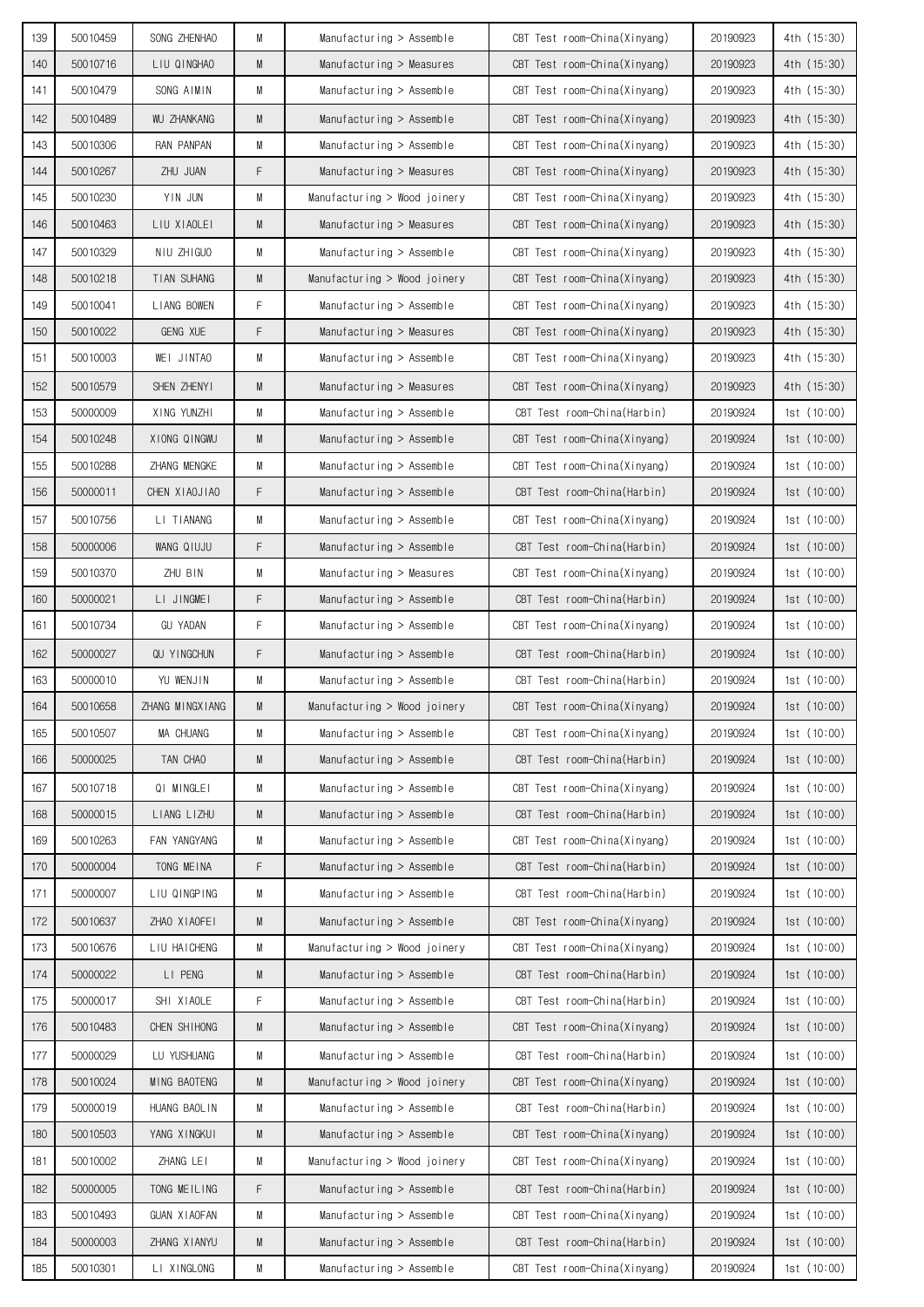| 186        | 50000013             | SU ZHI JUN                      | M      | $M$ anufacturing > Assemble                          | CBT Test room-China(Harbin)                                  | 20190924             | 1st(10:00)                 |
|------------|----------------------|---------------------------------|--------|------------------------------------------------------|--------------------------------------------------------------|----------------------|----------------------------|
| 187        | 50010631             | WU WEIFENG                      | M      | Manufacturing $>$ Assemble                           | CBT Test room-China(Xinyang)                                 | 20190924             | 1st(10:00)                 |
| 188        | 50000016             | PAN HAO                         | M      | $M$ anufacturing > Assemble                          | CBT Test room-China(Harbin)                                  | 20190924             | 1st(10:00)                 |
| 189        | 50000018             | LI XIANG                        | М      | Manufacturing $>$ Assemble                           | CBT Test room-China(Harbin)                                  | 20190924             | 1st(10:00)                 |
| 190        | 50010525             | WANG YANCHAO                    | M      | Manufacturing > Wood joinery                         | CBT Test room-China(Xinyang)                                 | 20190924             | 1st(10:00)                 |
| 191        | 50010692             | LI FUGUANG                      | М      | Manufacturing $>$ Assemble                           | CBT Test room-China(Xinyang)                                 | 20190924             | 1st(10:00)                 |
| 192        | 50000024             | WEN LIANGHUI                    | M      | Manufacturing $>$ Assemble                           | CBT Test room-China(Harbin)                                  | 20190924             | 1st(10:00)                 |
| 193        | 50000008             | ZHANG HAILONG                   | М      | Manufacturing > Assemble                             | CBT Test room-China(Harbin)                                  | 20190924             | 1st(10:00)                 |
| 194        | 50010262             | FAN LIPING                      | F      | $M$ anufacturing > Assemble                          | CBT Test room-China(Xinyang)                                 | 20190924             | 1st(10:00)                 |
| 195        | 50000023             | LIU ZHONGYANG                   | M      | Manufacturing > Assemble                             | CBT Test room-China(Harbin)                                  | 20190924             | 1st (10:00)                |
| 196        | 50010521             | JIA LEILEI                      | M      | Manufacturing > Wood joinery                         | CBT Test room-China(Xinyang)                                 | 20190924             | 1st(10:00)                 |
| 197        | 50000028             | WANG YUE                        | F      | Manufacturing $>$ Assemble                           | CBT Test room-China(Harbin)                                  | 20190924             | 1st(10:00)                 |
| 198        | 50010614             | PENG XINYANG                    | M      | Manufacturing > Wood joinery                         | CBT Test room-China(Xinyang)                                 | 20190924             | 1st(10:00)                 |
| 199        | 50000020             | LIU YANG                        | M      | Manufacturing $>$ Assemble                           | CBT Test room-China(Harbin)                                  | 20190924             | 1st(10:00)                 |
| 200        | 50010625             | XU JIANBIN                      | M      | Manufacturing $>$ Assemble                           | CBT Test room-China(Xinyang)                                 | 20190924             | 1st(10:00)                 |
| 201        | 50000001             | CAO JINLONG                     | М      | Manufacturing $>$ Assemble                           | CBT Test room-China(Harbin)                                  | 20190924             | 1st(10:00)                 |
| 202        | 50010481             | CHEN ZHENQIANG                  | M      | Manufacturing $>$ Assemble                           | CBT Test room-China(Xinyang)                                 | 20190924             | 1st(10:00)                 |
| 203        | 50010666             | LYU YANFENG                     | М      | Manufacturing $>$ Measures                           | CBT Test room-China(Xinyang)                                 | 20190924             | 1st (10:00)                |
| 204        | 50000002             | YIN HUI                         | F      | Manufacturing $>$ Assemble                           | CBT Test room-China(Harbin)                                  | 20190924             | 1st(10:00)                 |
| 205        | 50000026             | JIANG KUN                       | М      | Manufacturing $>$ Assemble                           | CBT Test room-China(Harbin)                                  | 20190924             | 1st(10:00)                 |
| 206        | 50010429             | ZHANG SHILEI                    | M      | $M$ anufacturing > Assemble                          | CBT Test room-China(Xinyang)                                 | 20190924             | 1st(10:00)                 |
| 207        | 50010561             | LI JUNPENG                      | M      | Manufacturing $>$ Measures                           | CBT Test room-China(Xinyang)                                 | 20190924             | 1st (10:00)                |
| 208        | 50000014             | LI MAOMI                        | M      | Manufacturing $>$ Assemble                           | CBT Test room-China(Harbin)                                  | 20190924             | 1st(10:00)                 |
| 209        | 50000012             | WANG QINGWEI                    | М      | Manufacturing $>$ Assemble                           | CBT Test room-China(Harbin)                                  | 20190924             | 1st(10:00)                 |
| 210        | 50010034             | LI MING                         | M      | Manufacturing $>$ Assemble                           | CBT Test room-China(Xinyang)                                 | 20190924             | 1st(10:00)                 |
| 211        | 50010428             | HAO PANWEI                      | M      | Manufacturing $>$ Assemble                           | CBT Test room-China(Xinyang)                                 | 20190924             | 1st(10:00)                 |
| 212        | 50010583             | ZHAO JINTAO                     | M      | Manufacturing $>$ Measures                           | CBT Test room-China(Xinyang)                                 | 20190924             | 1st(10:00)                 |
| 213        | 50010349             | LYU JIANGFEI                    | M      | Manufacturing > Assemble                             | CBT Test room-China(Xinyang)                                 | 20190924             | 1st (10:00)                |
| 214        | 50010526             | ZHANG YACHUAN                   | M      | Manufacturing > Assemble                             | CBT Test room-China(Xinyang)                                 | 20190924             | 1st(10:00)                 |
| 215        | 50010244             | ZENG XIN                        | М      | Manufacturing > Assemble                             | CBT Test room-China(Xinyang)                                 | 20190924             | 1st(10:00)                 |
| 216        | 50010274             | ZHANG XIAOGUANG                 | M      | Manufacturing > Assemble                             | CBT Test room-China(Xinyang)                                 | 20190924             | 1st(10:00)                 |
| 217        | 50010236             | HUANG MING                      | М      | Manufacturing > Wood joinery                         | CBT Test room-China(Xinyang)                                 | 20190924             | 1st(10:00)                 |
| 218        | 50010254             | LI BINGBING                     | M      | Manufacturing > Assemble                             | CBT Test room-China(Xinyang)                                 | 20190924             | 1st(10:00)                 |
| 219<br>220 | 50010233<br>50010043 | CHEN GAOSHANG<br>TIAN GUANGPENG | M<br>M | Manufacturing > Assemble<br>Manufacturing > Assemble | CBT Test room-China(Xinyang)<br>CBT Test room-China(Xinyang) | 20190924<br>20190924 | 1st (10:00)<br>2nd (11:30) |
| 221        | 50010538             | WANG ZHIJIE                     | M      | Manufacturing > Assemble                             | CBT Test room-China(Xinyang)                                 | 20190924             | 2nd (11:30)                |
| 222        | 50010235             | WANG CHUNHUI                    | M      | Manufacturing > Assemble                             | CBT Test room-China(Xinyang)                                 | 20190924             | 2nd (11:30)                |
| 223        | 50010599             | WANG JIE                        | М      | Manufacturing > Assemble                             | CBT Test room-China(Xinyang)                                 | 20190924             | 2nd (11:30)                |
| 224        | 50010259             | CEN YUE                         | F      | Manufacturing > Measures                             | CBT Test room-China(Xinyang)                                 | 20190924             | 2nd (11:30)                |
| 225        | 50010316             | SHEN XIAOCHEN                   | М      | Manufacturing > Measures                             | CBT Test room-China(Xinyang)                                 | 20190924             | 2nd (11:30)                |
| 226        | 50010028             | LIU LANLAN                      | F      | Manufacturing > Wood joinery                         | CBT Test room-China(Xinyang)                                 | 20190924             | 2nd (11:30)                |
| 227        | 50010039             | SUN MINGHAI                     | М      | Manufacturing > Assemble                             | CBT Test room-China(Xinyang)                                 | 20190924             | 2nd (11:30)                |
| 228        | 50010029             | SONG XIN                        | M      | Manufacturing > Assemble                             | CBT Test room-China(Xinyang)                                 | 20190924             | 2nd (11:30)                |
| 229        | 50010576             | ZHAO JIKUN                      | М      | Manufacturing > Wood joinery                         | CBT Test room-China(Xinyang)                                 | 20190924             | 2nd (11:30)                |
| 230        | 50010629             | CUI JINJIE                      | M      | Manufacturing > Assemble                             | CBT Test room-China(Xinyang)                                 | 20190924             | 2nd $(11:30)$              |
| 231        | 50010552             | XU SHENGLI                      | M      | Manufacturing > Wood joinery                         | CBT Test room-China(Xinyang)                                 | 20190924             | 2nd (11:30)                |
| 232        | 50010377             | FAN XIAOQING                    | M      | Manufacturing > Assemble                             | CBT Test room-China(Xinyang)                                 | 20190924             | 2nd (11:30)                |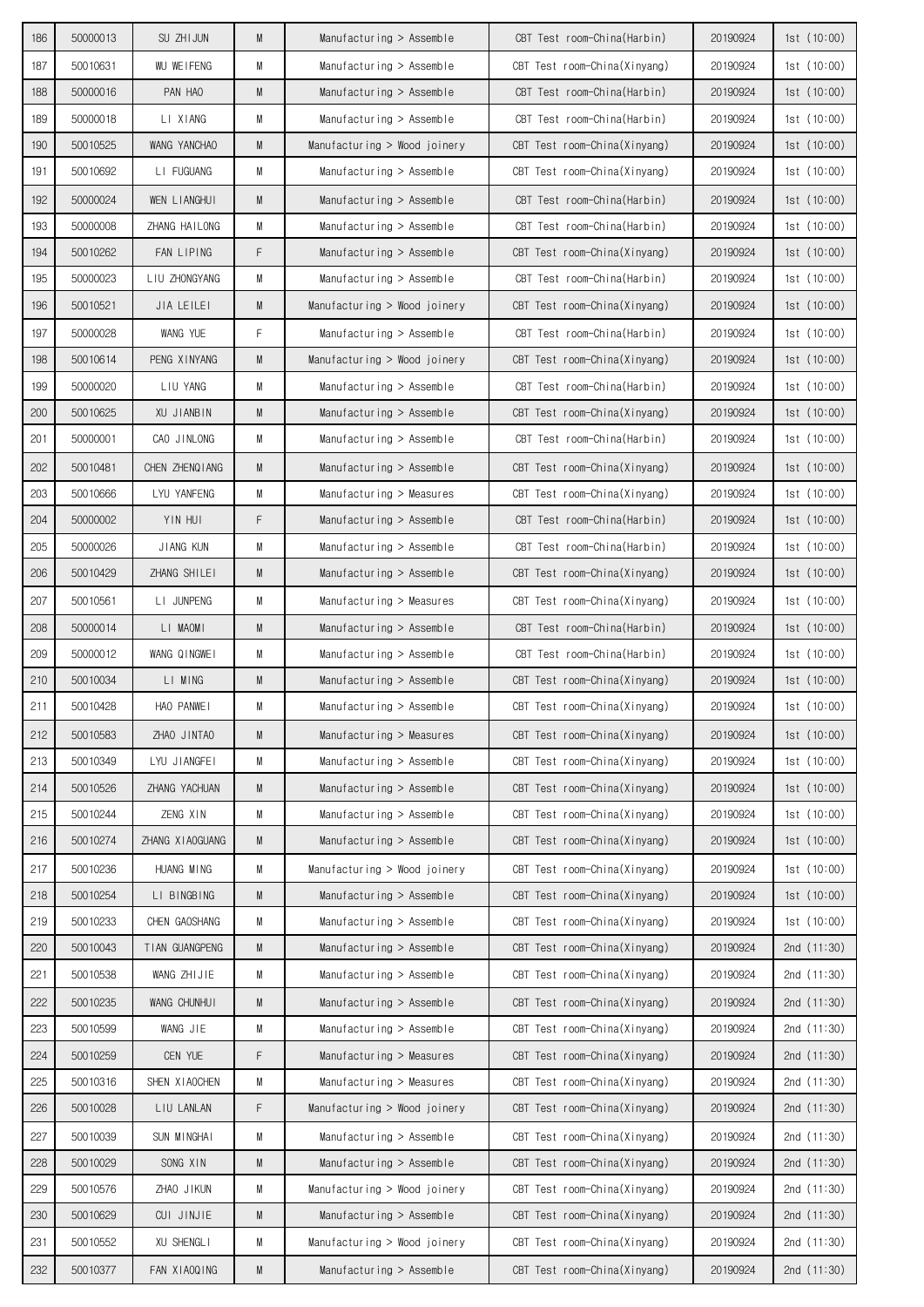| 233 | 50010405 | LIU HUICHAO          | M | Manufacturing > Measures       | CBT Test room-China(Xinyang) | 20190924 | 2nd (11:30)   |
|-----|----------|----------------------|---|--------------------------------|------------------------------|----------|---------------|
| 234 | 50010340 | SIMA FENGXU          | M | Manufacturing > Wood joinery   | CBT Test room-China(Xinyang) | 20190924 | 2nd $(11:30)$ |
| 235 | 50010047 | SHANG WENXIN         | M | Manufacturing > Wood joinery   | CBT Test room-China(Xinyang) | 20190924 | 2nd $(11:30)$ |
| 236 | 50010550 | CHEN XILU            | M | Manufacturing > Wood joinery   | CBT Test room-China(Xinyang) | 20190924 | 2nd $(11:30)$ |
| 237 | 50010384 | WANG SHAOFU          | M | Manufacturing > Assemble       | CBT Test room-China(Xinyang) | 20190924 | 2nd (11:30)   |
| 238 | 50010495 | HUANG YULONG         | M | Manufacturing $>$ Assemble     | CBT Test room-China(Xinyang) | 20190924 | 2nd $(11:30)$ |
| 239 | 50010425 | KANG WEIBO           | М | Manufacturing $>$ Assemble     | CBT Test room-China(Xinyang) | 20190924 | 2nd $(11:30)$ |
| 240 | 50010331 | ZHANG XIANGYANG      | M | $M$ anufacturing > Assemble    | CBT Test room-China(Xinyang) | 20190924 | 2nd (11:30)   |
| 241 | 50010719 | QI YONGGUANG         | M | Manufacturing $>$ Assemble     | CBT Test room-China(Xinyang) | 20190924 | 2nd $(11:30)$ |
| 242 | 50010547 | WANG ZHICHAO         | M | Manufacturing $>$ Measures     | CBT Test room-China(Xinyang) | 20190924 | 2nd (11:30)   |
| 243 | 50010596 | ZHI YONGTAO          | М | Manufacturing $>$ Assemble     | CBT Test room-China(Xinyang) | 20190924 | 2nd $(11:30)$ |
| 244 | 50010353 | HE JUNLONG           | M | $M$ anufacturing > Assemble    | CBT Test room-China(Xinyang) | 20190924 | 2nd $(11:30)$ |
| 245 | 50010054 | CHEN ZENGRUN         | M | Manufacturing > Wood joinery   | CBT Test room-China(Xinyang) | 20190924 | 2nd $(11:30)$ |
| 246 | 50010616 | NIU XIAOLEI          | M | Manufacturing $>$ Assemble     | CBT Test room-China(Xinyang) | 20190924 | 2nd $(11:30)$ |
| 247 | 50010070 | CHEN XIAOWEI         | М | Manufacturing > Wood joinery   | CBT Test room-China(Xinyang) | 20190924 | 2nd (11:30)   |
| 248 | 50010241 | CHENG SI             | M | Manufacturing $>$ Measures     | CBT Test room-China(Xinyang) | 20190924 | 2nd $(11:30)$ |
| 249 | 50010414 | ZHANG ZHIDONG        | М | Manufacturing $>$ Measures     | CBT Test room-China(Xinyang) | 20190924 | 2nd $(11:30)$ |
| 250 | 50010394 | HOU ZHENQIANG        | M | Manufacturing $>$ Assemble     | CBT Test room-China(Xinyang) | 20190924 | 2nd (11:30)   |
| 251 | 50010560 | JIA ZHE              | M | Manufacturing $>$ Measures     | CBT Test room-China(Xinyang) | 20190924 | 2nd $(11:30)$ |
| 252 | 50010515 | HEI SHAOJIE          | M | Manufacturing $>$ Measures     | CBT Test room-China(Xinyang) | 20190924 | 2nd $(11:30)$ |
| 253 | 50010534 | ZHANG XINYUAN        | F | Manufacturing > Wood joinery   | CBT Test room-China(Xinyang) | 20190924 | 2nd $(11:30)$ |
| 254 | 50010264 | XIA HAILONG          | M | Manufacturing $>$ Measures     | CBT Test room-China(Xinyang) | 20190924 | 2nd $(11:30)$ |
| 255 | 50010277 | YANG YANG            | M | Manufacturing $>$ Assemble     | CBT Test room-China(Xinyang) | 20190924 | 2nd (11:30)   |
| 256 | 50010068 | LIU QIANG            | M | Manufacturing $>$ Wood joinery | CBT Test room-China(Xinyang) | 20190924 | 2nd $(11:30)$ |
| 257 | 50010475 | ZHONG ZHAOXUAN       | М | Manufacturing $>$ Assemble     | CBT Test room-China(Xinyang) | 20190924 | 2nd (11:30)   |
| 258 | 50010577 | WANG QINCHENG        | M | Manufacturing $>$ Wood joinery | CBT Test room-China(Xinyang) | 20190924 | 3rd (14:00)   |
| 259 | 50010258 | HUANG XINBO          | M | Manufacturing > Wood joinery   | CBT Test room-China(Xinyang) | 20190924 | 3rd (14:00)   |
| 260 | 50010683 | YAN GUANGWEI         | M | Manufacturing > Wood joinery   | CBT Test room-China(Xinyang) | 20190924 | 3rd(14:00)    |
| 261 | 50010410 | HE SHAOGUANG         | М | $M$ anufacturing > Assemble    | CBT Test room-China(Xinyang) | 20190924 | 3rd (14:00)   |
| 262 | 50010424 | <b>GU HONGWEI</b>    | M | Manufacturing > Measures       | CBT Test room-China(Xinyang) | 20190924 | 3rd(14:00)    |
| 263 | 50010265 | LU YOUZHONG          | М | Manufacturing > Assemble       | CBT Test room-China(Xinyang) | 20190924 | 3rd (14:00)   |
| 264 | 50010330 | ZHANG SHIJIE         | M | Manufacturing > Assemble       | CBT Test room-China(Xinyang) | 20190924 | 3rd (14:00)   |
| 265 | 50010292 | ZHANG ZHENHUA        | M | Manufacturing > Wood joinery   | CBT Test room-China(Xinyang) | 20190924 | 3rd (14:00)   |
| 266 | 50010007 | MA CHANGZHENG        | M | Manufacturing > Wood joinery   | CBT Test room-China(Xinyang) | 20190924 | 3rd(14:00)    |
| 267 | 50010333 | LI BAISHENG          | М | Manufacturing > Assemble       | CBT Test room-China(Xinyang) | 20190924 | 3rd (14:00)   |
| 268 | 50010201 | XUE MIAOMIAO         | F | Manufacturing > Measures       | CBT Test room-China(Xinyang) | 20190924 | 3rd(14:00)    |
| 269 | 50010032 | ZHANG HENG           | M | Manufacturing > Wood joinery   | CBT Test room-China(Xinyang) | 20190924 | 3rd(14:00)    |
| 270 | 50010662 | <b>DUAN CHUNPENG</b> | M | Manufacturing > Wood joinery   | CBT Test room-China(Xinyang) | 20190924 | 3rd(14:00)    |
| 271 | 50010520 | YAN YONGGUANG        | М | Manufacturing > Measures       | CBT Test room-China(Xinyang) | 20190924 | 3rd (14:00)   |
| 272 | 50010030 | LIU YAJIE            | F | Manufacturing > Wood joinery   | CBT Test room-China(Xinyang) | 20190924 | 3rd(14:00)    |
| 273 | 50010031 | PAN XIAOBIN          | М | Manufacturing > Wood joinery   | CBT Test room-China(Xinyang) | 20190924 | 3rd (14:00)   |
| 274 | 50010672 | KONG KUNLONG         | M | Manufacturing > Assemble       | CBT Test room-China(Xinyang) | 20190924 | 3rd(14:00)    |
| 275 | 50010568 | LI PENG              | М | Manufacturing > Assemble       | CBT Test room-China(Xinyang) | 20190924 | 3rd (14:00)   |
| 276 | 50010326 | <b>WU WANDONG</b>    | M | Manufacturing > Assemble       | CBT Test room-China(Xinyang) | 20190924 | 3rd(14:00)    |
| 277 | 50010505 | DONG XUEBING         | M | Manufacturing > Assemble       | CBT Test room-China(Xinyang) | 20190924 | 3rd(14:00)    |
| 278 | 50010282 | SU ZHENGHENG         | M | Manufacturing > Assemble       | CBT Test room-China(Xinyang) | 20190924 | 3rd(14:00)    |
| 279 | 50010641 | LIU XIAOCHUN         | М | Manufacturing > Wood joinery   | CBT Test room-China(Xinyang) | 20190924 | 3rd(14:00)    |
|     |          |                      |   |                                |                              |          |               |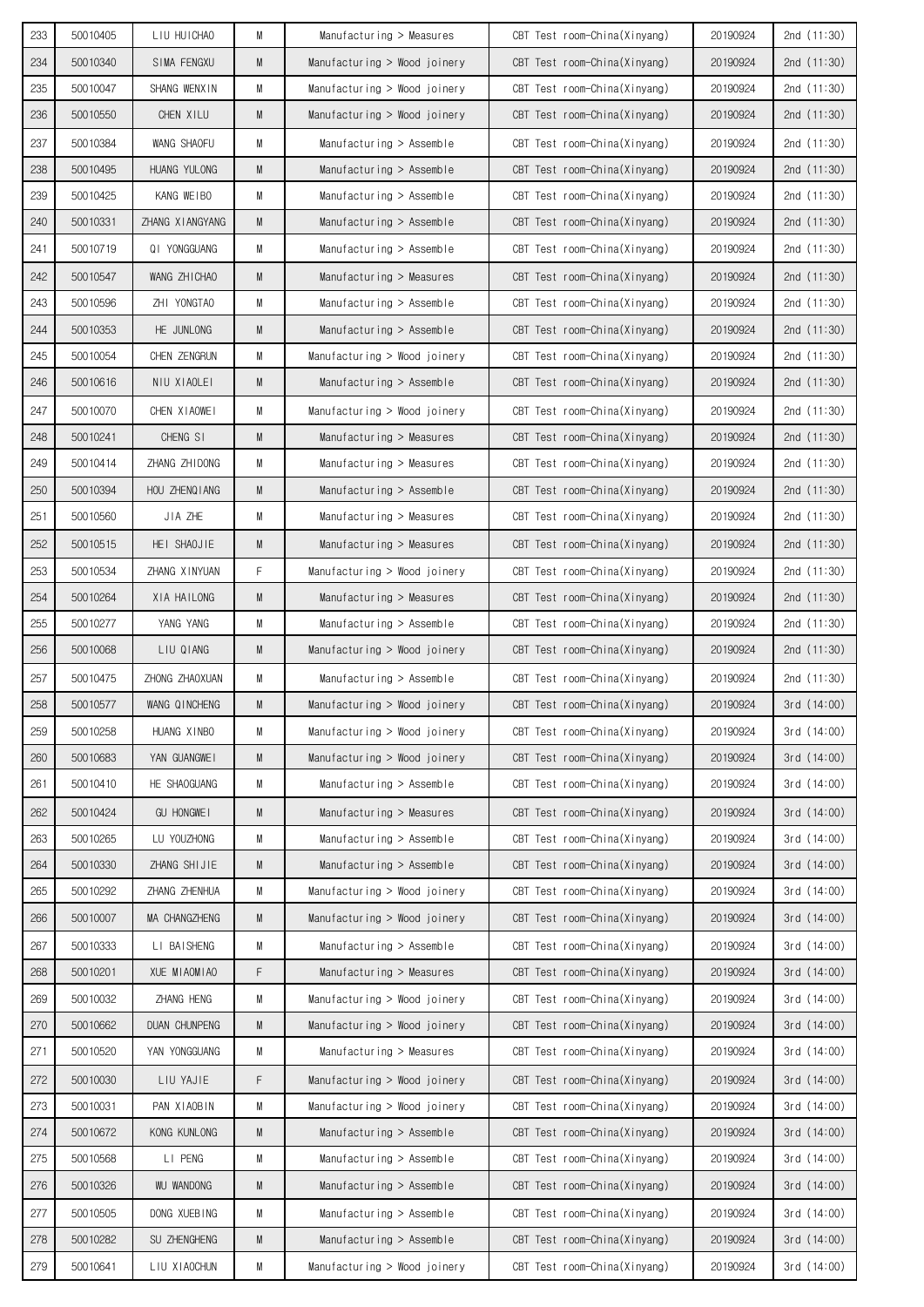| 280 | 50010514 | WANG XIAOMENG    | F | Manufacturing $>$ Assemble   | CBT Test room-China(Xinyang) | 20190924 | 3rd (14:00) |
|-----|----------|------------------|---|------------------------------|------------------------------|----------|-------------|
| 281 | 50010346 | ZHOU YANYANG     | М | Manufacturing $>$ Assemble   | CBT Test room-China(Xinyang) | 20190924 | 3rd(14:00)  |
| 282 | 50010588 | LI QIANNAN       | M | Manufacturing $>$ Assemble   | CBT Test room-China(Xinyang) | 20190924 | 3rd(14:00)  |
| 283 | 50010364 | YANG XIAOWEI     | М | Manufacturing $>$ Assemble   | CBT Test room-China(Xinyang) | 20190924 | 3rd(14:00)  |
| 284 | 50010643 | LI XING          | M | Manufacturing > Wood joinery | CBT Test room-China(Xinyang) | 20190924 | 3rd(14:00)  |
| 285 | 50010510 | SHI TONGHUI      | M | Manufacturing $>$ Measures   | CBT Test room-China(Xinyang) | 20190924 | 3rd(14:00)  |
| 286 | 50010610 | ZHANG CHUWE I    | F | Manufacturing > Wood joinery | CBT Test room-China(Xinyang) | 20190924 | 3rd(14:00)  |
| 287 | 50010598 | WANG MINGYANG    | M | Manufacturing $>$ Measures   | CBT Test room-China(Xinyang) | 20190924 | 3rd (14:00) |
| 288 | 50010040 | ZHANG LEI        | M | Manufacturing $>$ Measures   | CBT Test room-China(Xinyang) | 20190924 | 3rd(14:00)  |
| 289 | 50010223 | YANG JIANGUO     | М | Manufacturing > Measures     | CBT Test room-China(Xinyang) | 20190924 | 3rd(14:00)  |
| 290 | 50010001 | WANG YANKAI      | M | Manufacturing > Wood joinery | CBT Test room-China(Xinyang) | 20190924 | 3rd(14:00)  |
| 291 | 50010334 | ZHANG XINGHONG   | M | Manufacturing $>$ Measures   | CBT Test room-China(Xinyang) | 20190924 | 3rd(14:00)  |
| 292 | 50010754 | CAI XIAOYU       | M | Manufacturing $>$ Assemble   | CBT Test room-China(Xinyang) | 20190924 | 3rd(14:00)  |
| 293 | 50010321 | ZHU YINGJIA      | M | Manufacturing $>$ Assemble   | CBT Test room-China(Xinyang) | 20190924 | 3rd (14:00) |
| 294 | 50010231 | QIU YONG         | M | Manufacturing $>$ Assemble   | CBT Test room-China(Xinyang) | 20190924 | 3rd(14:00)  |
| 295 | 50010339 | LI CHAOFEI       | М | Manufacturing > Wood joinery | CBT Test room-China(Xinyang) | 20190924 | 3rd(14:00)  |
| 296 | 50010441 | ZHANG YAFEI      | M | Manufacturing > Assemble     | CBT Test room-China(Xinyang) | 20190924 | 4th (15:30) |
| 297 | 50010689 | WANG LIBIN       | M | Manufacturing > Wood joinery | CBT Test room-China(Xinyang) | 20190924 | 4th (15:30) |
| 298 | 50010409 | WAN ZONGSHUAI    | M | Manufacturing $>$ Assemble   | CBT Test room-China(Xinyang) | 20190924 | 4th (15:30) |
| 299 | 50010270 | ZHOU RUI         | M | Manufacturing $>$ Measures   | CBT Test room-China(Xinyang) | 20190924 | 4th (15:30) |
| 300 | 50010682 | SHI YANMING      | M | Manufacturing $>$ Measures   | CBT Test room-China(Xinyang) | 20190924 | 4th (15:30) |
| 301 | 50010280 | FANG YAN         | F | Manufacturing $>$ Assemble   | CBT Test room-China(Xinyang) | 20190924 | 4th (15:30) |
| 302 | 50010729 | LI SHUANGYANG    | M | Manufacturing > Wood joinery | CBT Test room-China(Xinyang) | 20190924 | 4th (15:30) |
| 303 | 50010454 | ZHANG ZHAOLEI    | M | Manufacturing $>$ Assemble   | CBT Test room-China(Xinyang) | 20190924 | 4th (15:30) |
| 304 | 50010605 | LIN YANGYANG     | M | Manufacturing > Measures     | CBT Test room-China(Xinyang) | 20190924 | 4th (15:30) |
| 305 | 50010567 | XU YANHUI        | М | Manufacturing > Wood joinery | CBT Test room-China(Xinyang) | 20190924 | 4th (15:30) |
| 306 | 50010303 | DAI JIAXUAN      | M | Manufacturing > Assemble     | CBT Test room-China(Xinyang) | 20190924 | 4th (15:30) |
| 307 | 50010541 | GE JUNJIE        | M | Manufacturing > Wood joinery | CBT Test room-China(Xinyang) | 20190924 | 4th (15:30) |
| 308 | 50010667 | SHEN MINGLI      | M | Manufacturing > Wood joinery | CBT Test room-China(Xinyang) | 20190924 | 4th (15:30) |
| 309 | 50010565 | XIE BINBIN       | M | Manufacturing > Assemble     | CBT Test room-China(Xinyang) | 20190924 | 4th (15:30) |
| 310 | 50010671 | WANG PEILIANG    | M | Manufacturing > Measures     | CBT Test room-China(Xinyang) | 20190924 | 4th (15:30) |
| 311 | 50010010 | XIA SIQI         | F | Manufacturing > Wood joinery | CBT Test room-China(Xinyang) | 20190924 | 4th (15:30) |
| 312 | 50010710 | FU YONGBING      | M | Manufacturing > Assemble     | CBT Test room-China(Xinyang) | 20190924 | 4th (15:30) |
| 313 | 50010506 | LIU WENHUI       | М | Manufacturing > Assemble     | CBT Test room-China(Xinyang) | 20190924 | 4th (15:30) |
| 314 | 50010290 | XING HAI         | M | Manufacturing > Assemble     | CBT Test room-China(Xinyang) | 20190924 | 4th (15:30) |
| 315 | 50010228 | LI LU            | F | Manufacturing > Wood joinery | CBT Test room-China(Xinyang) | 20190924 | 4th (15:30) |
| 316 | 50010707 | ZHUO YUE         | M | Manufacturing > Measures     | CBT Test room-China(Xinyang) | 20190924 | 4th (15:30) |
| 317 | 50010234 | LI CHAO          | M | Manufacturing > Assemble     | CBT Test room-China(Xinyang) | 20190924 | 4th (15:30) |
| 318 | 50010318 | CHENG LIANGWEI   | M | Manufacturing > Assemble     | CBT Test room-China(Xinyang) | 20190924 | 4th (15:30) |
| 319 | 50010272 | BAI LELE         | М | Manufacturing > Wood joinery | CBT Test room-China(Xinyang) | 20190924 | 4th (15:30) |
| 320 | 50010433 | ZHANG MINGKUN    | M | Manufacturing > Assemble     | CBT Test room-China(Xinyang) | 20190924 | 4th (15:30) |
| 321 | 50010393 | YUAN LEYANG      | М | Manufacturing > Assemble     | CBT Test room-China(Xinyang) | 20190924 | 4th (15:30) |
| 322 | 50010487 | WANG WEIJUN      | M | Manufacturing > Assemble     | CBT Test room-China(Xinyang) | 20190924 | 4th (15:30) |
| 323 | 50010691 | CHEN PEILIANG    | М | Manufacturing > Assemble     | CBT Test room-China(Xinyang) | 20190924 | 4th (15:30) |
| 324 | 50010513 | <b>WU RUIXIN</b> | F | Manufacturing > Measures     | CBT Test room-China(Xinyang) | 20190924 | 4th (15:30) |
| 325 | 50010602 | YANG MING        | М | Manufacturing > Assemble     | CBT Test room-China(Xinyang) | 20190924 | 4th (15:30) |
| 326 | 50010219 | WANG JIALE       | M | Manufacturing > Measures     | CBT Test room-China(Xinyang) | 20190924 | 4th (15:30) |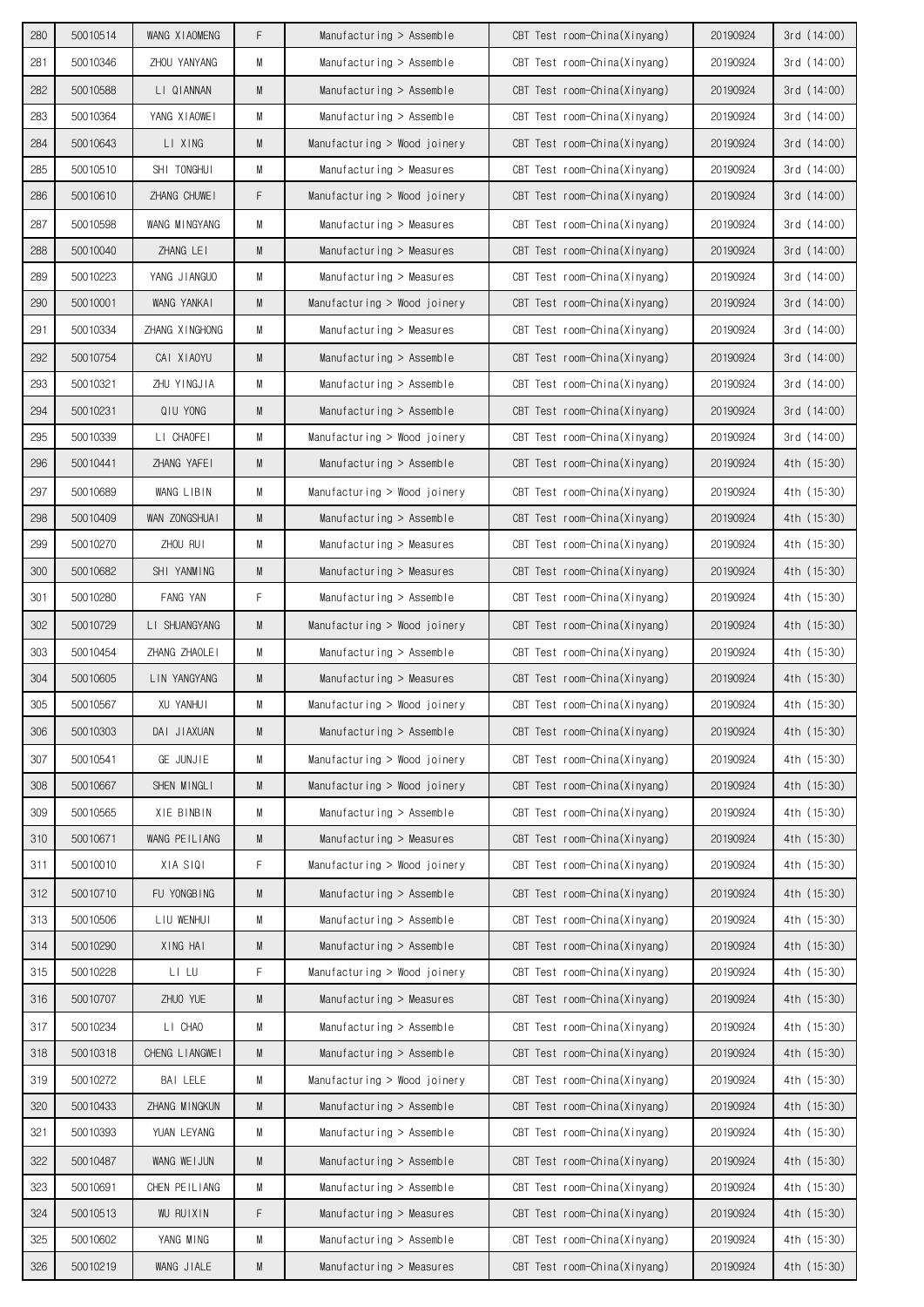| 327 | 50010589 | NIU SHUDUO        | М | Manufacturing > Measures       | CBT Test room-China(Xinyang) | 20190924 | 4th (15:30) |
|-----|----------|-------------------|---|--------------------------------|------------------------------|----------|-------------|
| 328 | 50010057 | WANG JIANWEN      | M | Manufacturing $>$ Wood joinery | CBT Test room-China(Xinyang) | 20190924 | 4th (15:30) |
| 329 | 50010557 | WANG YUGUO        | M | Manufacturing > Assemble       | CBT Test room-China(Xinyang) | 20190924 | 4th (15:30) |
| 330 | 50010656 | LI WENXIANG       | M | Manufacturing > Measures       | CBT Test room-China(Xinyang) | 20190924 | 4th (15:30) |
| 331 | 50010665 | XING QIANG        | M | Manufacturing $>$ Assemble     | CBT Test room-China(Xinyang) | 20190924 | 4th (15:30) |
| 332 | 50010737 | SAI BINGWEI       | M | Manufacturing $>$ Wood joinery | CBT Test room-China(Xinyang) | 20190924 | 4th (15:30) |
| 333 | 50010573 | YANG XIAOCHUAN    | M | Manufacturing $>$ Measures     | CBT Test room-China(Xinyang) | 20190924 | 4th (15:30) |
| 334 | 50010545 | LUAN XIAOFEI      | M | Manufacturing $>$ Assemble     | CBT Test room-China(Xinyang) | 20190925 | 1st(10:00)  |
| 335 | 50010559 | CHEN SHILONG      | M | Manufacturing $>$ Measures     | CBT Test room-China(Xinyang) | 20190925 | 1st(10:00)  |
| 336 | 50010296 | WANG XINLONG      | M | $M$ anufacturing > Assemble    | CBT Test room-China(Xinyang) | 20190925 | 1st(10:00)  |
| 337 | 50010430 | ZHAO XING         | M | Manufacturing $>$ Measures     | CBT Test room-China(Xinyang) | 20190925 | 1st(10:00)  |
| 338 | 50010216 | NING LEIYU        | M | Manufacturing > Measures       | CBT Test room-China(Xinyang) | 20190925 | 1st(10:00)  |
| 339 | 50010342 | LIU MINGQIANG     | M | Manufacturing $>$ Assemble     | CBT Test room-China(Xinyang) | 20190925 | 1st(10:00)  |
| 340 | 50010670 | FU YONGQ I ANG    | M | Manufacturing $>$ Assemble     | CBT Test room-China(Xinyang) | 20190925 | 1st(10:00)  |
| 341 | 50010251 | GAO LI            | M | Manufacturing $>$ Assemble     | CBT Test room-China(Xinyang) | 20190925 | 1st(10:00)  |
| 342 | 50010558 | YANG JIHUA        | F | Manufacturing $>$ Assemble     | CBT Test room-China(Xinyang) | 20190925 | 1st(10:00)  |
| 343 | 50010337 | QIAO YONGHAO      | M | Manufacturing $>$ Assemble     | CBT Test room-China(Xinyang) | 20190925 | 1st(10:00)  |
| 344 | 50010745 | LIU DONG          | M | Manufacturing $>$ Wood joinery | CBT Test room-China(Xinyang) | 20190925 | 1st(10:00)  |
| 345 | 50010492 | WANG YUEQIANG     | M | Manufacturing $>$ Assemble     | CBT Test room-China(Xinyang) | 20190925 | 1st(10:00)  |
| 346 | 50010257 | FAN JIANCHUN      | M | Manufacturing $>$ Wood joinery | CBT Test room-China(Xinyang) | 20190925 | 1st(10:00)  |
| 347 | 50010502 | YANG ZHIGANG      | M | Manufacturing > Measures       | CBT Test room-China(Xinyang) | 20190925 | 1st(10:00)  |
| 348 | 50010738 | XU JUNWEI         | M | Manufacturing $>$ Measures     | CBT Test room-China(Xinyang) | 20190925 | 1st(10:00)  |
| 349 | 50010477 | LIU XIAOQIANG     | M | Manufacturing $>$ Assemble     | CBT Test room-China(Xinyang) | 20190925 | 1st(10:00)  |
| 350 | 50010447 | LIU XIAOLONG      | M | Manufacturing $>$ Wood joinery | CBT Test room-China(Xinyang) | 20190925 | 1st(10:00)  |
| 351 | 50010049 | TAN QINGQING      | F | Manufacturing > Wood joinery   | CBT Test room-China(Xinyang) | 20190925 | 1st(10:00)  |
| 352 | 50010581 | MAO WUBING        | M | Manufacturing $>$ Assemble     | CBT Test room-China(Xinyang) | 20190925 | 1st(10:00)  |
| 353 | 50010363 | FENG YONG         | M | Manufacturing > Assemble       | CBT Test room-China(Xinyang) | 20190925 | 1st(10:00)  |
| 354 | 50010422 | <b>GU CHUANYU</b> | M | Manufacturing > Measures       | CBT Test room-China(Xinyang) | 20190925 | 1st(10:00)  |
| 355 | 50010681 | SHEN XINJIAN      | M | Manufacturing > Assemble       | CBT Test room-China(Xinyang) | 20190925 | 1st(10:00)  |
| 356 | 50010678 | <b>GUO SHUAN</b>  | M | Manufacturing > Assemble       | CBT Test room-China(Xinyang) | 20190925 | 1st(10:00)  |
| 357 | 50010222 | JIN LONG          | M | Manufacturing > Measures       | CBT Test room-China(Xinyang) | 20190925 | 1st(10:00)  |
| 358 | 50010675 | LI YANGYANG       | M | Manufacturing > Wood joinery   | CBT Test room-China(Xinyang) | 20190925 | 1st(10:00)  |
| 359 | 50010208 | CHEN JIAJIA       | F | Manufacturing > Assemble       | CBT Test room-China(Xinyang) | 20190925 | 1st(10:00)  |
| 360 | 50010327 | NIU JICHEN        | M | Manufacturing > Assemble       | CBT Test room-China(Xinyang) | 20190925 | 1st (10:00) |
| 361 | 50010478 | ZHANG JINPENG     | M | Manufacturing > Assemble       | CBT Test room-China(Xinyang) | 20190925 | 1st(10:00)  |
| 362 | 50010295 | WANG XINGCHANG    | M | Manufacturing > Assemble       | CBT Test room-China(Xinyang) | 20190925 | 1st(10:00)  |
| 363 | 50010390 | WANG WEICHAO      | M | Manufacturing > Assemble       | CBT Test room-China(Xinyang) | 20190925 | 1st(10:00)  |
| 364 | 50010435 | ZHAO HONGSHUAN    | M | Manufacturing > Assemble       | CBT Test room-China(Xinyang) | 20190925 | 1st(10:00)  |
| 365 | 50010714 | MENG XIAORUI      | F | Manufacturing > Assemble       | CBT Test room-China(Xinyang) | 20190925 | 1st(10:00)  |
| 366 | 50010416 | ZHANG XUEL I ANG  | M | Manufacturing > Assemble       | CBT Test room-China(Xinyang) | 20190925 | 1st(10:00)  |
| 367 | 50010061 | DING ZHAODI       | М | Manufacturing > Wood joinery   | CBT Test room-China(Xinyang) | 20190925 | 1st(10:00)  |
| 368 | 50010383 | DONG BAOLONG      | M | Manufacturing > Assemble       | CBT Test room-China(Xinyang) | 20190925 | 1st(10:00)  |
| 369 | 50010215 | CHEN FENG         | М | Manufacturing > Measures       | CBT Test room-China(Xinyang) | 20190925 | 1st(10:00)  |
| 370 | 50010609 | CHANG SHUAI       | M | Manufacturing > Wood joinery   | CBT Test room-China(Xinyang) | 20190925 | 1st(10:00)  |
| 371 | 50010570 | HAN ZHIPENG       | M | Manufacturing > Measures       | CBT Test room-China(Xinyang) | 20190925 | 1st(10:00)  |
| 372 | 50010387 | WANG QIANQIAN     | F | Manufacturing > Assemble       | CBT Test room-China(Xinyang) | 20190925 | 2nd (11:30) |
| 373 | 50010210 | QI DANDAN         | F | Manufacturing > Assemble       | CBT Test room-China(Xinyang) | 20190925 | 2nd (11:30) |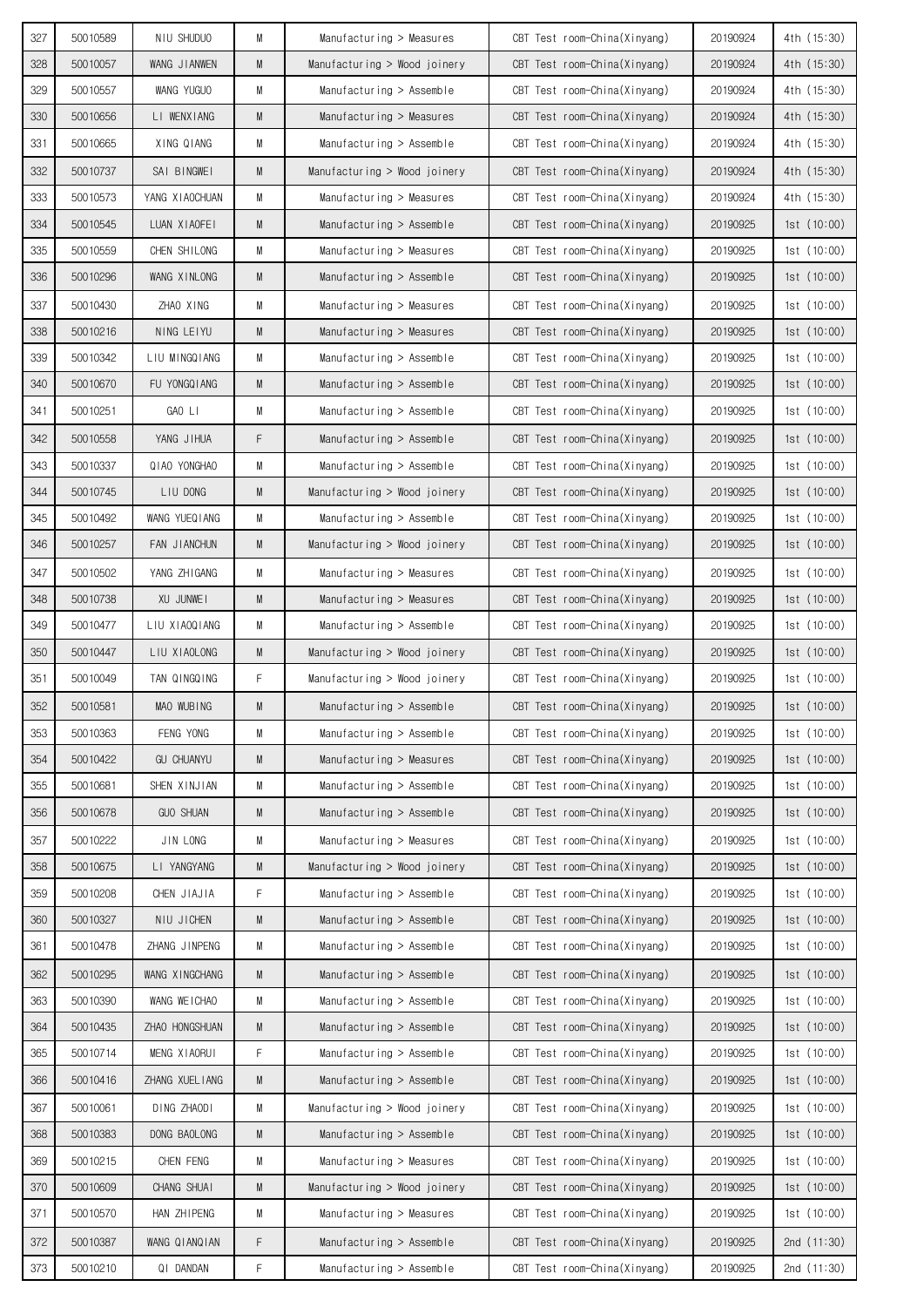| 374 | 50010374 | LIANG GUOQIANG   | M | $M$ anufacturing > Assemble  | CBT Test room-China(Xinyang) | 20190925 | 2nd $(11:30)$ |
|-----|----------|------------------|---|------------------------------|------------------------------|----------|---------------|
| 375 | 50010722 | WANG YIFENG      | М | Manufacturing > Assemble     | CBT Test room-China(Xinyang) | 20190925 | 2nd $(11:30)$ |
| 376 | 50010542 | YANG HAIBO       | M | Manufacturing $>$ Assemble   | CBT Test room-China(Xinyang) | 20190925 | 2nd (11:30)   |
| 377 | 50010580 | QI GUANGHUI      | M | Manufacturing > Wood joinery | CBT Test room-China(Xinyang) | 20190925 | 2nd (11:30)   |
| 378 | 50010356 | LIU RENPEI       | M | Manufacturing $>$ Assemble   | CBT Test room-China(Xinyang) | 20190925 | 2nd $(11:30)$ |
| 379 | 50010604 | ZHAO JINGBO      | M | Manufacturing > Wood joinery | CBT Test room-China(Xinyang) | 20190925 | 2nd (11:30)   |
| 380 | 50010298 | ZHANG YAJUN      | M | Manufacturing $>$ Assemble   | CBT Test room-China(Xinyang) | 20190925 | 2nd $(11:30)$ |
| 381 | 50010695 | WANG HUI         | М | Manufacturing $>$ Assemble   | CBT Test room-China(Xinyang) | 20190925 | 2nd $(11:30)$ |
| 382 | 50010536 | LI RONGXIN       | M | Manufacturing > Wood joinery | CBT Test room-China(Xinyang) | 20190925 | 2nd $(11:30)$ |
| 383 | 50010402 | ZHANG YUNLONG    | M | Manufacturing > Wood joinery | CBT Test room-China(Xinyang) | 20190925 | 2nd $(11:30)$ |
| 384 | 50010688 | AN SHUNYUE       | M | Manufacturing $>$ Assemble   | CBT Test room-China(Xinyang) | 20190925 | 2nd $(11:30)$ |
| 385 | 50010016 | DENG ZHONGLIANG  | М | Manufacturing > Wood joinery | CBT Test room-China(Xinyang) | 20190925 | 2nd $(11:30)$ |
| 386 | 50010703 | WANG JIANLIN     | M | Manufacturing $>$ Assemble   | CBT Test room-China(Xinyang) | 20190925 | 2nd $(11:30)$ |
| 387 | 50010213 | YUN JIAWEN       | F | Manufacturing > Measures     | CBT Test room-China(Xinyang) | 20190925 | 2nd (11:30)   |
| 388 | 50010266 | CHENG JIAOJIAO   | F | Manufacturing $>$ Measures   | CBT Test room-China(Xinyang) | 20190925 | 2nd $(11:30)$ |
| 389 | 50010705 | LIU ZHEN         | F | Manufacturing $>$ Measures   | CBT Test room-China(Xinyang) | 20190925 | 2nd $(11:30)$ |
| 390 | 50010669 | SHEN HEFEI       | M | Manufacturing > Wood joinery | CBT Test room-China(Xinyang) | 20190925 | 2nd $(11:30)$ |
| 391 | 50010335 | WANG XULE        | М | Manufacturing $>$ Measures   | CBT Test room-China(Xinyang) | 20190925 | 2nd $(11:30)$ |
| 392 | 50010624 | XIE JIANXING     | M | Manufacturing $>$ Assemble   | CBT Test room-China(Xinyang) | 20190925 | 2nd (11:30)   |
| 393 | 50010733 | WEI HUSHAN       | M | Manufacturing > Wood joinery | CBT Test room-China(Xinyang) | 20190925 | 2nd (11:30)   |
| 394 | 50010562 | YIN TIANSHUN     | M | Manufacturing $>$ Assemble   | CBT Test room-China(Xinyang) | 20190925 | 2nd $(11:30)$ |
| 395 | 50010443 | YAN DAOMIN       | М | Manufacturing $>$ Assemble   | CBT Test room-China(Xinyang) | 20190925 | 2nd $(11:30)$ |
| 396 | 50010572 | LI CONG          | M | Manufacturing $>$ Assemble   | CBT Test room-China(Xinyang) | 20190925 | 2nd $(11:30)$ |
| 397 | 50010343 | RAN PENGFEI      | М | Manufacturing $>$ Assemble   | CBT Test room-China(Xinyang) | 20190925 | 2nd $(11:30)$ |
| 398 | 50010431 | LI JUNBIAO       | M | Manufacturing $>$ Assemble   | CBT Test room-China(Xinyang) | 20190925 | 2nd $(11:30)$ |
| 399 | 50010426 | KANG YANPENG     | M | Manufacturing > Wood joinery | CBT Test room-China(Xinyang) | 20190925 | 2nd (11:30)   |
| 400 | 50010657 | MA XIAOWEI       | M | Manufacturing > Wood joinery | CBT Test room-China(Xinyang) | 20190925 | 2nd (11:30)   |
| 401 | 50010036 | DONG YUFAN       | М | Manufacturing > Measures     | CBT Test room-China(Xinyang) | 20190925 | 2nd (11:30)   |
| 402 | 50010471 | YAO ZONGSHUAI    | M | Manufacturing > Assemble     | CBT Test room-China(Xinyang) | 20190925 | 2nd (11:30)   |
| 403 | 50010055 | YOU CONG         | М | Manufacturing > Wood joinery | CBT Test room-China(Xinyang) | 20190925 | 2nd $(11:30)$ |
| 404 | 50010644 | SHAN ZHIQIANG    | M | Manufacturing > Assemble     | CBT Test room-China(Xinyang) | 20190925 | 2nd (11:30)   |
| 405 | 50010457 | ZHAO WEICHAO     | М | Manufacturing > Assemble     | CBT Test room-China(Xinyang) | 20190925 | 2nd (11:30)   |
| 406 | 50010311 | ZHANG SIKAI      | M | Manufacturing > Assemble     | CBT Test room-China(Xinyang) | 20190925 | 2nd $(11:30)$ |
| 407 | 50010612 | ZHONG CHANGJIANG | M | Manufacturing > Measures     | CBT Test room-China(Xinyang) | 20190925 | 2nd (11:30)   |
| 408 | 50010728 | WANG YANAN       | F | Manufacturing > Wood joinery | CBT Test room-China(Xinyang) | 20190925 | 2nd (11:30)   |
| 409 | 50010401 | <b>WU YANAN</b>  | М | Manufacturing > Measures     | CBT Test room-China(Xinyang) | 20190925 | 2nd (11:30)   |
| 410 | 50010253 | WEI XIAOAN       | M | Manufacturing > Assemble     | CBT Test room-China(Xinyang) | 20190925 | 3rd(14:00)    |
| 411 | 50010273 | ZHOU HAN         | F | Manufacturing > Measures     | CBT Test room-China(Xinyang) | 20190925 | 3rd (14:00)   |
| 412 | 50010038 | ZHANG SHUAI      | M | Manufacturing > Assemble     | CBT Test room-China(Xinyang) | 20190925 | 3rd(14:00)    |
| 413 | 50010240 | TANG CHAOYANG    | М | Manufacturing > Assemble     | CBT Test room-China(Xinyang) | 20190925 | 3rd(14:00)    |
| 414 | 50010380 | CHEN HUIFANG     | F | Manufacturing > Measures     | CBT Test room-China(Xinyang) | 20190925 | 3rd(14:00)    |
| 415 | 50010386 | ZHANG KEFEI      | M | Manufacturing > Assemble     | CBT Test room-China(Xinyang) | 20190925 | 3rd (14:00)   |
| 416 | 50010035 | TAN SAIQI        | M | Manufacturing > Wood joinery | CBT Test room-China(Xinyang) | 20190925 | 3rd(14:00)    |
| 417 | 50010732 | ZHU SHIMING      | М | Manufacturing > Assemble     | CBT Test room-China(Xinyang) | 20190925 | 3rd (14:00)   |
| 418 | 50010740 | XU SHAOPENG      | M | Manufacturing > Assemble     | CBT Test room-China(Xinyang) | 20190925 | 3rd(14:00)    |
| 419 | 50010704 | ZHANG HUANHUAN   | F | Manufacturing > Measures     | CBT Test room-China(Xinyang) | 20190925 | 3rd(14:00)    |
| 420 | 50010736 | LIU JINZHI       | F | Manufacturing > Wood joinery | CBT Test room-China(Xinyang) | 20190925 | 3rd (14:00)   |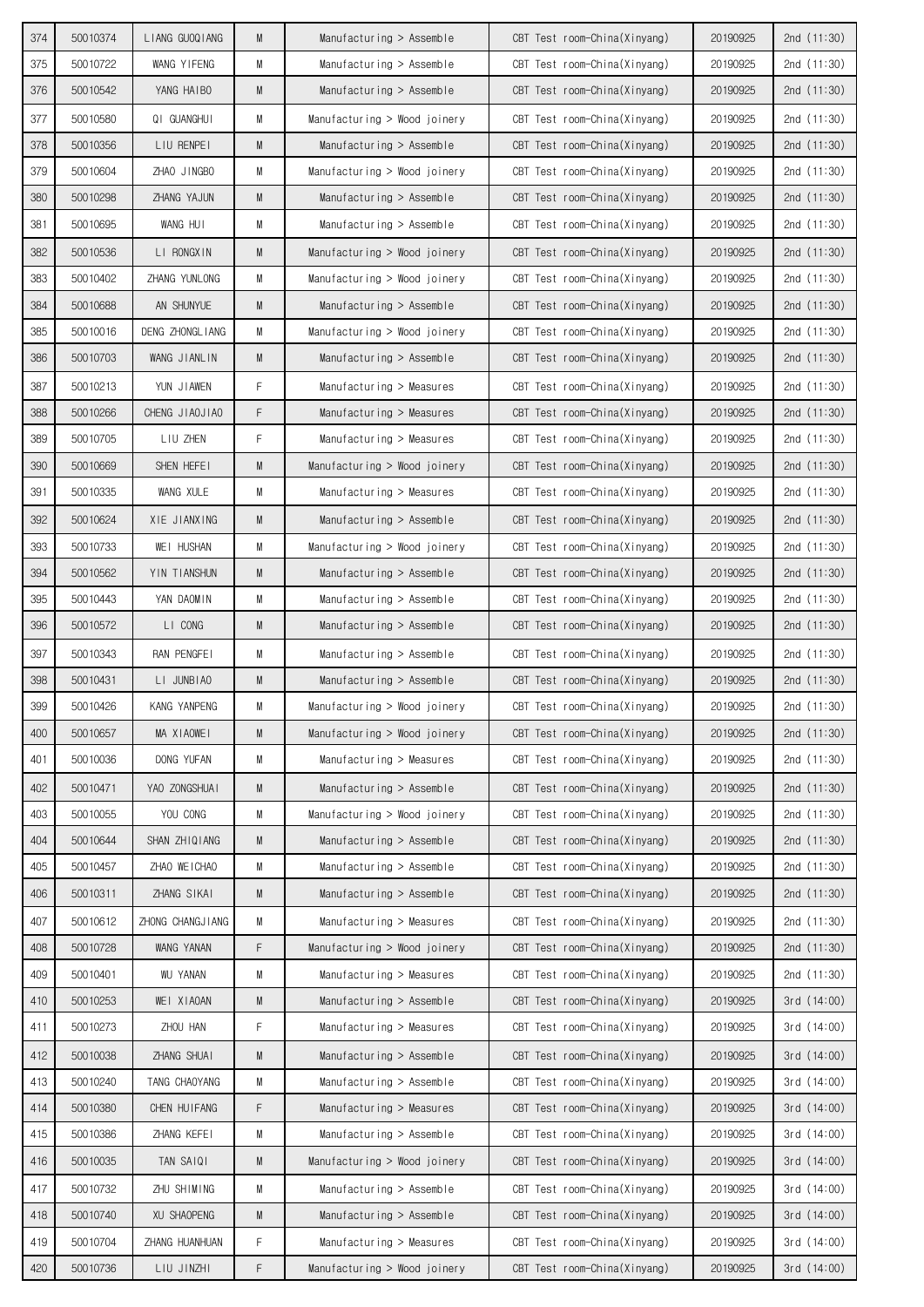| 421        | 50010633             | YAN XUYANG                 | M      | Manufacturing > Measures                             | CBT Test room-China(Xinyang)                                 | 20190925             | 3rd(14:00)                 |
|------------|----------------------|----------------------------|--------|------------------------------------------------------|--------------------------------------------------------------|----------------------|----------------------------|
| 422        | 50010042             | WANG TAO                   | M      | Manufacturing > Wood joinery                         | CBT Test room-China(Xinyang)                                 | 20190925             | 3rd(14:00)                 |
| 423        | 50010684             | FAN SHENGGUANG             | M      | Manufacturing $>$ Assemble                           | CBT Test room-China(Xinyang)                                 | 20190925             | 3rd(14:00)                 |
| 424        | 50010033             | LI XINZE                   | M      | Manufacturing > Wood joinery                         | CBT Test room-China(Xinyang)                                 | 20190925             | 3rd(14:00)                 |
| 425        | 50010450             | LI PINGCHAO                | М      | Manufacturing $>$ Assemble                           | CBT Test room-China(Xinyang)                                 | 20190925             | 3rd(14:00)                 |
| 426        | 50010238             | LI QIANG                   | M      | Manufacturing $>$ Assemble                           | CBT Test room-China(Xinyang)                                 | 20190925             | 3rd(14:00)                 |
| 427        | 50010227             | <b>WU SIYOU</b>            | M      | Manufacturing $>$ Assemble                           | CBT Test room-China(Xinyang)                                 | 20190925             | 3rd (14:00)                |
| 428        | 50010461             | ZHAO XIAOHUI               | M      | Manufacturing > Measures                             | CBT Test room-China(Xinyang)                                 | 20190925             | 3rd(14:00)                 |
| 429        | 50010319             | ZHAI CHAOFENG              | М      | Manufacturing $>$ Measures                           | CBT Test room-China(Xinyang)                                 | 20190925             | 3rd(14:00)                 |
| 430        | 50010284             | SU JING                    | M      | Manufacturing > Wood joinery                         | CBT Test room-China(Xinyang)                                 | 20190925             | 3rd(14:00)                 |
| 431        | 50010569             | ZHAO HONGPENG              | M      | Manufacturing $>$ Measures                           | CBT Test room-China(Xinyang)                                 | 20190925             | 3rd(14:00)                 |
| 432        | 50010485             | WANG WEI                   | M      | Manufacturing $>$ Assemble                           | CBT Test room-China(Xinyang)                                 | 20190925             | 3rd (14:00)                |
| 433        | 50010209             | LI CHANGCHENG              | M      | Manufacturing $>$ Assemble                           | CBT Test room-China(Xinyang)                                 | 20190925             | 3rd (14:00)                |
| 434        | 50010613             | CHENG SHUAI                | M      | Manufacturing > Wood joinery                         | CBT Test room-China(Xinyang)                                 | 20190925             | 3rd(14:00)                 |
| 435        | 50010285             | HU JINCHAO                 | M      | Manufacturing $>$ Assemble                           | CBT Test room-China(Xinyang)                                 | 20190925             | 3rd(14:00)                 |
| 436        | 50010584             | WANG YAFEI                 | M      | Manufacturing > Wood joinery                         | CBT Test room-China(Xinyang)                                 | 20190925             | 3rd(14:00)                 |
| 437        | 50010067             | ZHAO LIYUN                 | М      | Manufacturing > Wood joinery                         | CBT Test room-China(Xinyang)                                 | 20190925             | 3rd(14:00)                 |
| 438        | 50010293             | LI BINBIN                  | M      | Manufacturing $>$ Assemble                           | CBT Test room-China(Xinyang)                                 | 20190925             | 3rd(14:00)                 |
| 439        | 50010623             | SHEN ZHONGDI               | М      | Manufacturing $>$ Assemble                           | CBT Test room-China(Xinyang)                                 | 20190925             | 3rd(14:00)                 |
| 440        | 50010590             | YANG SHANLIN               | M      | Manufacturing $>$ Measures                           | CBT Test room-China(Xinyang)                                 | 20190925             | 3rd(14:00)                 |
| 441        | 50010373             | BIAN JITAO                 | M      | Manufacturing $>$ Assemble                           | CBT Test room-China(Xinyang)                                 | 20190925             | 3rd(14:00)                 |
| 442        | 50010211             | AN CHEN                    | F      | Manufacturing $>$ Measures                           | CBT Test room-China(Xinyang)                                 | 20190925             | 3rd(14:00)                 |
| 443        | 50010408             | HE SHIPENG                 | M      | Manufacturing > Measures                             | CBT Test room-China(Xinyang)                                 | 20190925             | 3rd(14:00)                 |
| 444        | 50010283             | WANG ZONGBING              | M      | Manufacturing $>$ Assemble                           | CBT Test room-China(Xinyang)                                 | 20190925             | 3rd(14:00)                 |
| 445        | 50010566             | YIN MULIN                  | M      | Manufacturing $>$ Measures                           | CBT Test room-China(Xinyang)                                 | 20190925             | 3rd(14:00)                 |
| 446        | 50010725             | <b>WEN PENGHUI</b>         | M      | Manufacturing > Wood joinery                         | CBT Test room-China(Xinyang)                                 | 20190925             | 3rd(14:00)                 |
| 447        | 50010399             | ZHU WEN                    | М      | Manufacturing > Assemble                             | CBT Test room-China(Xinyang)                                 | 20190925             | 3rd (14:00)                |
| 448        | 50010322             | WANG JUNFENG               | M      | Manufacturing > Assemble                             | CBT Test room-China(Xinyang)                                 | 20190925             | 4th (15:30)                |
| 449        | 50010652<br>50010646 | LI TINGTING<br>ZENG JIEZHI | F      | Manufacturing > Measures                             | CBT Test room-China(Xinyang)                                 | 20190925<br>20190925 | 4th (15:30)<br>4th (15:30) |
| 450<br>451 | 50010749             | BAO XINJIAN                | M<br>М | Manufacturing > Assemble                             | CBT Test room-China(Xinyang)<br>CBT Test room-China(Xinyang) | 20190925             | 4th (15:30)                |
|            |                      | HE ZHENYING                |        | Manufacturing > Wood joinery                         |                                                              |                      |                            |
| 452        | 50010348             | YANG FAN                   | M      | Manufacturing > Assemble<br>Manufacturing > Assemble | CBT Test room-China(Xinyang)<br>CBT Test room-China(Xinyang) | 20190925             | 4th (15:30)<br>4th (15:30) |
| 453<br>454 | 50010312<br>50010305 | DUAN LINGLI                | M<br>F | Manufacturing > Measures                             | CBT Test room-China(Xinyang)                                 | 20190925<br>20190925 | 4th (15:30)                |
| 455        | 50010543             | LIU WENGANG                | M      | Manufacturing > Measures                             | CBT Test room-China(Xinyang)                                 | 20190925             | 4th (15:30)                |
| 456        | 50010417             | ZHANG ZHIBIN               | M      | Manufacturing > Wood joinery                         | CBT Test room-China(Xinyang)                                 | 20190925             | 4th (15:30)                |
| 457        | 50010458             | SHANG KUIYANG              | М      | Manufacturing > Assemble                             | CBT Test room-China(Xinyang)                                 | 20190925             | 4th (15:30)                |
| 458        | 50010712             | LI MINGHANG                | M      | Manufacturing > Measures                             | CBT Test room-China(Xinyang)                                 | 20190925             | 4th (15:30)                |
| 459        | 50010332             | WU ZHIPING                 | M      | Manufacturing > Wood joinery                         | CBT Test room-China(Xinyang)                                 | 20190925             | 4th (15:30)                |
| 460        | 50010276             | CHEN JUNJIE                | M      | Manufacturing > Assemble                             | CBT Test room-China(Xinyang)                                 | 20190925             | 4th (15:30)                |
| 461        | 50010434             | SHANG YANWEI               | М      | Manufacturing > Measures                             | CBT Test room-China(Xinyang)                                 | 20190925             | 4th (15:30)                |
| 462        | 50010532             | HAO LIANG                  | M      | Manufacturing > Assemble                             | CBT Test room-China(Xinyang)                                 | 20190925             | 4th (15:30)                |
| 463        | 50010225             | WEI KUILIN                 | F      | Manufacturing > Measures                             | CBT Test room-China(Xinyang)                                 | 20190925             | 4th (15:30)                |
| 464        | 50010539             | SI XIAONAN                 | M      | Manufacturing > Assemble                             | CBT Test room-China(Xinyang)                                 | 20190925             | 4th (15:30)                |
| 465        | 50010491             | REN TIELIANG               | M      | Manufacturing > Wood joinery                         | CBT Test room-China(Xinyang)                                 | 20190925             | 4th (15:30)                |
| 466        | 50010696             | QIN PANLEI                 | M      | Manufacturing > Assemble                             | CBT Test room-China(Xinyang)                                 | 20190925             | 4th (15:30)                |
|            | 50010512             | ZHOU WEIPU                 |        | Manufacturing > Assemble                             | CBT Test room-China(Xinyang)                                 | 20190925             | 4th (15:30)                |
| 467        |                      |                            | М      |                                                      |                                                              |                      |                            |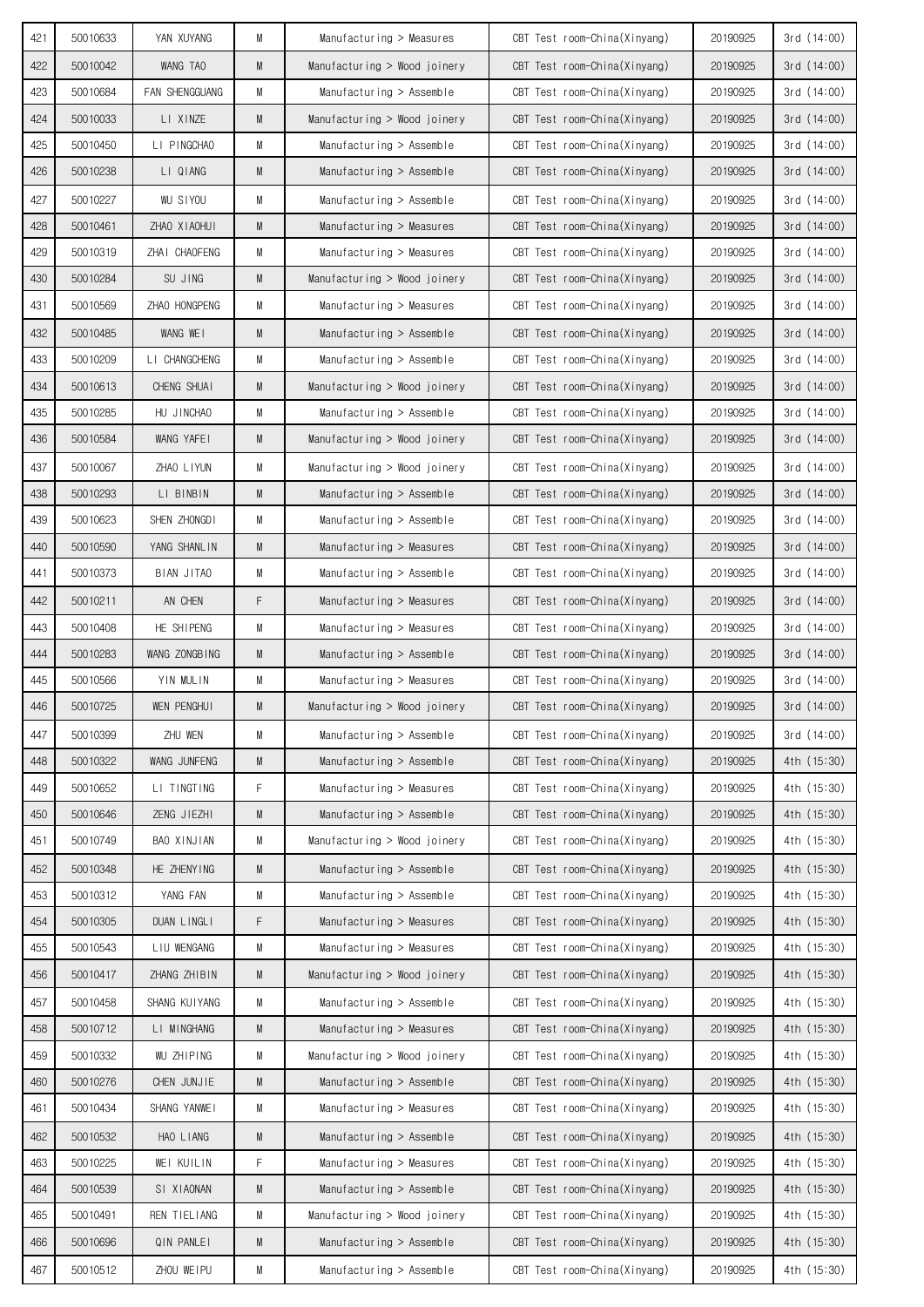| 468 | 50010313 | FAN SHAOPING       | M | Manufacturing $>$ Assemble   | CBT Test room-China(Xinyang) | 20190925 | 4th (15:30) |
|-----|----------|--------------------|---|------------------------------|------------------------------|----------|-------------|
| 469 | 50010232 | DAI QITAO          | M | Manufacturing > Assemble     | CBT Test room-China(Xinyang) | 20190925 | 4th (15:30) |
| 470 | 50010063 | ZHENG YANHAI       | M | Manufacturing > Wood joinery | CBT Test room-China(Xinyang) | 20190925 | 4th (15:30) |
| 471 | 50010484 | WEI QUANHAI        | M | $M$ anufacturing > Assemble  | CBT Test room-China(Xinyang) | 20190925 | 4th (15:30) |
| 472 | 50010352 | WANG JUNFENG       | M | Manufacturing $>$ Measures   | CBT Test room-China(Xinyang) | 20190925 | 4th (15:30) |
| 473 | 50010575 | <b>FAN ZHIKUN</b>  | M | Manufacturing $>$ Assemble   | CBT Test room-China(Xinyang) | 20190925 | 4th (15:30) |
| 474 | 50010553 | ZHENG FEI          | M | Manufacturing > Assemble     | CBT Test room-China(Xinyang) | 20190925 | 4th (15:30) |
| 475 | 50010427 | GAO WEIGUANG       | M | $M$ anufacturing > Assemble  | CBT Test room-China(Xinyang) | 20190925 | 4th (15:30) |
| 476 | 50010645 | YAN YAJUN          | M | Manufacturing $>$ Assemble   | CBT Test room-China(Xinyang) | 20190925 | 4th (15:30) |
| 477 | 50010361 | WANG XIANGQIAN     | M | Manufacturing $>$ Assemble   | CBT Test room-China(Xinyang) | 20190925 | 4th (15:30) |
| 478 | 50010252 | CHEN FENG          | M | Manufacturing $>$ Assemble   | CBT Test room-China(Xinyang) | 20190925 | 4th (15:30) |
| 479 | 50010685 | SI JIWU            | M | Manufacturing > Wood joinery | CBT Test room-China(Xinyang) | 20190925 | 4th (15:30) |
| 480 | 50010050 | MA CHENGLONG       | M | Manufacturing > Wood joinery | CBT Test room-China(Xinyang) | 20190925 | 4th (15:30) |
| 481 | 50010304 | LI CHAOFENG        | М | Manufacturing > Assemble     | CBT Test room-China(Xinyang) | 20190925 | 4th (15:30) |
| 482 | 50010320 | XIAO QIUGE         | M | Manufacturing > Measures     | CBT Test room-China(Xinyang) | 20190925 | 4th (15:30) |
| 483 | 50010341 | WEN ZHILIANG       | M | $M$ anufacturing > Assemble  | CBT Test room-China(Xinyang) | 20190925 | 4th (15:30) |
| 484 | 50010413 | WANG TIANEN        | M | Manufacturing > Wood joinery | CBT Test room-China(Xinyang) | 20190925 | 4th (15:30) |
| 485 | 50010509 | WANG ZHUANGZHUANG  | M | Manufacturing $>$ Measures   | CBT Test room-China(Xinyang) | 20190925 | 4th (15:30) |
| 486 | 50010465 | HAN ZIYANG         | M | Manufacturing $>$ Assemble   | CBT Test room-China(Xinyang) | 20190926 | 1st(10:00)  |
| 487 | 50010635 | XU GONGSHEN        | M | $M$ anufacturing > Assemble  | CBT Test room-China(Xinyang) | 20190926 | 1st(10:00)  |
| 488 | 50010017 | WANG KAIYUE        | M | Manufacturing > Wood joinery | CBT Test room-China(Xinyang) | 20190926 | 1st(10:00)  |
| 489 | 50010310 | <b>GUO MANMAN</b>  | M | Manufacturing $>$ Assemble   | CBT Test room-China(Xinyang) | 20190926 | 1st(10:00)  |
| 490 | 50010249 | WANG DAKAI         | M | Manufacturing $>$ Assemble   | CBT Test room-China(Xinyang) | 20190926 | 1st(10:00)  |
| 491 | 50010309 | LI KANGYI          | M | Manufacturing > Assemble     | CBT Test room-China(Xinyang) | 20190926 | 1st(10:00)  |
| 492 | 50010554 | WANG BAOZHOU       | M | Manufacturing $>$ Measures   | CBT Test room-China(Xinyang) | 20190926 | 1st(10:00)  |
| 493 | 50010494 | LI YINWEI          | M | $M$ anufacturing > Measures  | CBT Test room-China(Xinyang) | 20190926 | 1st(10:00)  |
| 494 | 50010615 | DONG JIANGPENG     | M | Manufacturing > Assemble     | CBT Test room-China(Xinyang) | 20190926 | 1st(10:00)  |
| 495 | 50010423 | <b>GU HONGXING</b> | M | Manufacturing > Assemble     | CBT Test room-China(Xinyang) | 20190926 | 1st(10:00)  |
| 496 | 50010653 | TIAN KAIJIE        | M | Manufacturing > Measures     | CBT Test room-China(Xinyang) | 20190926 | 1st(10:00)  |
| 497 | 50010496 | ZHANG ZONGYING     | M | Manufacturing > Assemble     | CBT Test room-China(Xinyang) | 20190926 | 1st(10:00)  |
| 498 | 50010336 | BAI YINGPENG       | M | Manufacturing > Assemble     | CBT Test room-China(Xinyang) | 20190926 | 1st(10:00)  |
| 499 | 50010245 | ZHU MINGAN         | М | Manufacturing > Assemble     | CBT Test room-China(Xinyang) | 20190926 | 1st(10:00)  |
| 500 | 50010052 | FENG ZHANHUA       | M | Manufacturing > Wood joinery | CBT Test room-China(Xinyang) | 20190926 | 1st(10:00)  |
| 501 | 50010474 | WANG ZHENZHONG     | M | Manufacturing > Measures     | CBT Test room-China(Xinyang) | 20190926 | 1st(10:00)  |
| 502 | 50010205 | LIU XIAOXIAO       | F | Manufacturing > Measures     | CBT Test room-China(Xinyang) | 20190926 | 1st(10:00)  |
| 503 | 50010660 | ZHANG ZHANWEI      | M | Manufacturing > Wood joinery | CBT Test room-China(Xinyang) | 20190926 | 1st(10:00)  |
| 504 | 50010540 | WANG YUXIN         | M | Manufacturing > Measures     | CBT Test room-China(Xinyang) | 20190926 | 1st(10:00)  |
| 505 | 50010297 | LI JINGQIANG       | M | Manufacturing > Assemble     | CBT Test room-China(Xinyang) | 20190926 | 1st(10:00)  |
| 506 | 50010668 | ZHAO SONGYOU       | M | Manufacturing > Wood joinery | CBT Test room-China(Xinyang) | 20190926 | 1st(10:00)  |
| 507 | 50010593 | FAN YULIANG        | M | Manufacturing > Measures     | CBT Test room-China(Xinyang) | 20190926 | 1st(10:00)  |
| 508 | 50010482 | XU YAJIE           | M | Manufacturing > Assemble     | CBT Test room-China(Xinyang) | 20190926 | 1st (10:00) |
| 509 | 50010371 | DONG CHAOQING      | М | Manufacturing > Assemble     | CBT Test room-China(Xinyang) | 20190926 | 1st(10:00)  |
| 510 | 50010045 | ZHONG XIAOMING     | M | Manufacturing > Wood joinery | CBT Test room-China(Xinyang) | 20190926 | 1st(10:00)  |
| 511 | 50010739 | FU GUANGCHAO       | M | Manufacturing $>$ Assemble   | CBT Test room-China(Xinyang) | 20190926 | 1st(10:00)  |
| 512 | 50010730 | ZHAO QIANG         | M | Manufacturing > Wood joinery | CBT Test room-China(Xinyang) | 20190926 | 1st(10:00)  |
| 513 | 50010516 | SHANG BOHUI        | M | Manufacturing > Measures     | CBT Test room-China(Xinyang) | 20190926 | 1st(10:00)  |
| 514 | 50010250 | DU LINJIE          | M | $M$ anufacturing > Assemble  | CBT Test room-China(Xinyang) | 20190926 | 1st(10:00)  |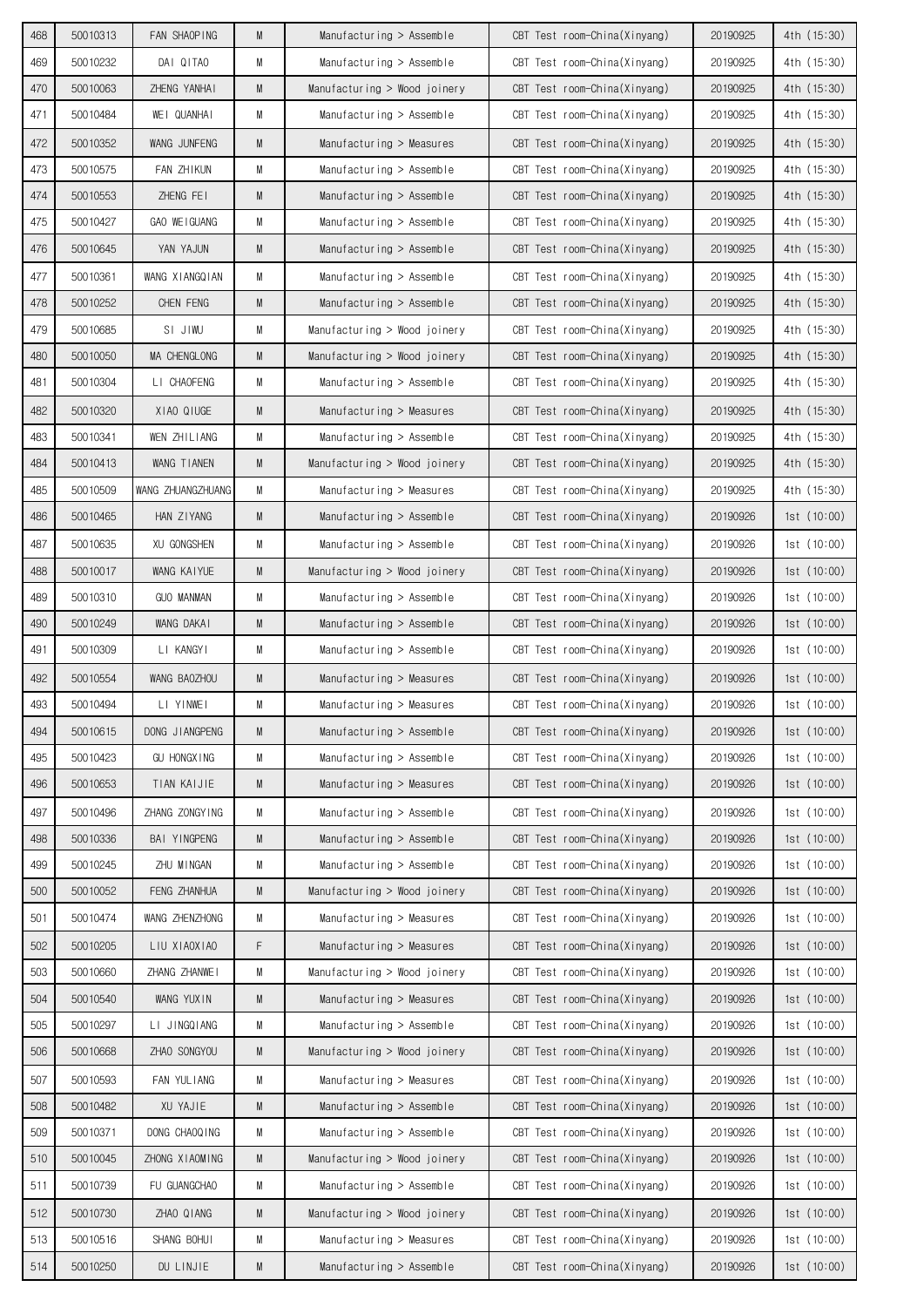|            |                      |                        | F. |                                                          |                                                              |                      |                           |
|------------|----------------------|------------------------|----|----------------------------------------------------------|--------------------------------------------------------------|----------------------|---------------------------|
| 515<br>516 | 50010735<br>50010537 | GAO GE<br>GAO YINBO    | M  | Manufacturing > Assemble                                 | CBT Test room-China(Xinyang)<br>CBT Test room-China(Xinyang) | 20190926<br>20190926 | 1st (10:00)<br>1st(10:00) |
| 517        | 50010574             |                        | M  | Manufacturing $>$ Measures                               |                                                              |                      | 1st(10:00)                |
| 518        | 50010338             | YANG ZHIYUAN<br>GAO YI | M  | Manufacturing $>$ Assemble<br>Manufacturing $>$ Assemble | CBT Test room-China(Xinyang)<br>CBT Test room-China(Xinyang) | 20190926<br>20190926 | 1st(10:00)                |
|            |                      |                        |    |                                                          |                                                              |                      |                           |
| 519        | 50010439             | WANG ZHIHAI            | М  | Manufacturing $>$ Assemble                               | CBT Test room-China(Xinyang)                                 | 20190926             | 1st(10:00)                |
| 520        | 50010620             | YUE TIANHAO            | M  | Manufacturing $>$ Assemble                               | CBT Test room-China(Xinyang)                                 | 20190926             | 1st(10:00)                |
| 521        | 50010391             | ZONG FANGFANG          | F  | Manufacturing $>$ Assemble                               | CBT Test room-China(Xinyang)                                 | 20190926             | 1st(10:00)                |
| 522        | 50010727             | LI ZHIXING             | F  | Manufacturing > Wood joinery                             | CBT Test room-China(Xinyang)                                 | 20190926             | 1st(10:00)                |
| 523        | 50010355             | ZHAO MINGLEI           | M  | Manufacturing $>$ Assemble                               | CBT Test room-China(Xinyang)                                 | 20190926             | 1st (10:00)               |
| 524        | 50010642             | WANG ZHONGXU           | M  | Manufacturing > Wood joinery                             | CBT Test room-China(Xinyang)                                 | 20190926             | 2nd $(11:30)$             |
| 525        | 50010617             | FENG TAO               | М  | Manufacturing > Wood joinery                             | CBT Test room-China(Xinyang)                                 | 20190926             | 2nd $(11:30)$             |
| 526        | 50010436             | WANG LIHU              | M  | Manufacturing $>$ Assemble                               | CBT Test room-China(Xinyang)                                 | 20190926             | 2nd $(11:30)$             |
| 527        | 50010246             | XIA CHUANLONG          | M  | Manufacturing > Wood joinery                             | CBT Test room-China(Xinyang)                                 | 20190926             | 2nd $(11:30)$             |
| 528        | 50010673             | KONG WENLONG           | M  | Manufacturing $>$ Assemble                               | CBT Test room-China(Xinyang)                                 | 20190926             | 2nd $(11:30)$             |
| 529        | 50010546             | CUI ZHIMIN             | М  | Manufacturing > Wood joinery                             | CBT Test room-China(Xinyang)                                 | 20190926             | 2nd $(11:30)$             |
| 530        | 50010453             | HE GONGPING            | M  | Manufacturing $>$ Measures                               | CBT Test room-China(Xinyang)                                 | 20190926             | 2nd $(11:30)$             |
| 531        | 50010488             | ZHONG FEINING          | М  | Manufacturing $>$ Assemble                               | CBT Test room-China(Xinyang)                                 | 20190926             | 2nd $(11:30)$             |
| 532        | 50010206             | LI HONGYUN             | F  | Manufacturing $>$ Measures                               | CBT Test room-China(Xinyang)                                 | 20190926             | 2nd $(11:30)$             |
| 533        | 50010531             | CHEN ZHENGLING         | M  | Manufacturing > Wood joinery                             | CBT Test room-China(Xinyang)                                 | 20190926             | 2nd (11:30)               |
| 534        | 50010217             | XU WEIFENG             | M  | Manufacturing $>$ Measures                               | CBT Test room-China(Xinyang)                                 | 20190926             | 2nd $(11:30)$             |
| 535        | 50010651             | SONG YANGYING          | F  | Manufacturing $>$ Measures                               | CBT Test room-China(Xinyang)                                 | 20190926             | 2nd $(11:30)$             |
| 536        | 50010062             | ZHU QINGSHENG          | M  | Manufacturing > Wood joinery                             | CBT Test room-China(Xinyang)                                 | 20190926             | 2nd $(11:30)$             |
| 537        | 50010592             | ZHOU JINLONG           | M  | Manufacturing > Wood joinery                             | CBT Test room-China(Xinyang)                                 | 20190926             | 2nd $(11:30)$             |
| 538        | 50010237             | FAN GAOLEI             | M  | Manufacturing $>$ Assemble                               | CBT Test room-China(Xinyang)                                 | 20190926             | 2nd $(11:30)$             |
| 539        | 50010438             | WANG FEI               | М  | Manufacturing $>$ Assemble                               | CBT Test room-China(Xinyang)                                 | 20190926             | 2nd $(11:30)$             |
| 540        | 50010037             | CHEN ZHIYU             | M  | Manufacturing $>$ Wood joinery                           | CBT Test room-China(Xinyang)                                 | 20190926             | 2nd (11:30)               |
| 541        | 50010530             | LU JINGYA              | F  | $M$ anufacturing > Assemble                              | CBT Test room-China(Xinyang)                                 | 20190926             | 2nd (11:30)               |
| 542        | 50010619             | GAO XINYI              | M  | Manufacturing > Measures                                 | CBT Test room-China(Xinyang)                                 | 20190926             | 2nd (11:30)               |
| 543        | 50010419             | JIN ZHENYOU            | М  | Manufacturing > Measures                                 | CBT Test room-China(Xinyang)                                 | 20190926             | 2nd (11:30)               |
| 544        | 50010379             | ZHAO SHILIN            | M  | Manufacturing > Wood joinery                             | CBT Test room-China(Xinyang)                                 | 20190926             | 2nd (11:30)               |
| 545        | 50010606             | DUAN JINGKUI           | M  | Manufacturing > Assemble                                 | CBT Test room-China(Xinyang)                                 | 20190926             | 2nd (11:30)               |
| 546        | 50010281             | ZHOU TAO               | M  | Manufacturing > Assemble                                 | CBT Test room-China(Xinyang)                                 | 20190926             | 2nd (11:30)               |
| 547        | 50010741             | LI PENGZHEN            | М  | Manufacturing > Assemble                                 | CBT Test room-China(Xinyang)                                 | 20190926             | 2nd (11:30)               |
| 548        | 50010445             | JIA XIANRUI            | M  | Manufacturing > Measures                                 | CBT Test room-China(Xinyang)                                 | 20190926             | 2nd (11:30)               |
| 549        | 50010687             | YANG LIANGLIANG        | М  | Manufacturing > Wood joinery                             | CBT Test room-China(Xinyang)                                 | 20190926             | 2nd (11:30)               |
| 550        | 50010354             | LIU XIAO               | M  | Manufacturing > Assemble                                 | CBT Test room-China(Xinyang)                                 | 20190926             | 2nd $(11:30)$             |
| 551        | 50010548             | ZHANG HAIFEI           | M  | Manufacturing > Measures                                 | CBT Test room-China(Xinyang)                                 | 20190926             | 2nd (11:30)               |
| 552        | 50010497             | GUO WENJU              | M  | Manufacturing > Wood joinery                             | CBT Test room-China(Xinyang)                                 | 20190926             | 2nd $(11:30)$             |
| 553        | 50010357             | LIU RENKE              | M  | Manufacturing > Measures                                 | CBT Test room-China(Xinyang)                                 | 20190926             | 2nd (11:30)               |
| 554        | 50010699             | YUE XIULI              | M  | Manufacturing > Wood joinery                             | CBT Test room-China(Xinyang)                                 |                      | 2nd (11:30)               |
| 555        | 50010220             |                        | F  |                                                          |                                                              | 20190926             | 2nd (11:30)               |
|            |                      | TAO XIAOFENG           |    | Manufacturing > Measures                                 | CBT Test room-China(Xinyang)                                 | 20190926             |                           |
| 556        | 50010325             | WANG KEKE              | M  | Manufacturing > Measures                                 | CBT Test room-China(Xinyang)                                 | 20190926             | 2nd (11:30)               |
| 557        | 50010527             | ZHANG DESHENG          | М  | Manufacturing > Wood joinery                             | CBT Test room-China(Xinyang)                                 | 20190926             | 2nd (11:30)               |
| 558        | 50010064             | MA GUANGDONG           | M  | Manufacturing > Wood joinery                             | CBT Test room-China(Xinyang)                                 | 20190926             | 2nd (11:30)               |
| 559        | 50010440             | SONG WEIZHEN           | M  | Manufacturing > Assemble                                 | CBT Test room-China(Xinyang)                                 | 20190926             | 2nd (11:30)               |
| 560        | 50010004             | ZHANG FUJIANG          | M  | Manufacturing > Wood joinery                             | CBT Test room-China(Xinyang)                                 | 20190926             | 2nd $(11:30)$             |
| 561        | 50010260             | HUANG YANG             | М  | Manufacturing > Assemble                                 | CBT Test room-China(Xinyang)                                 | 20190926             | 2nd $(11:30)$             |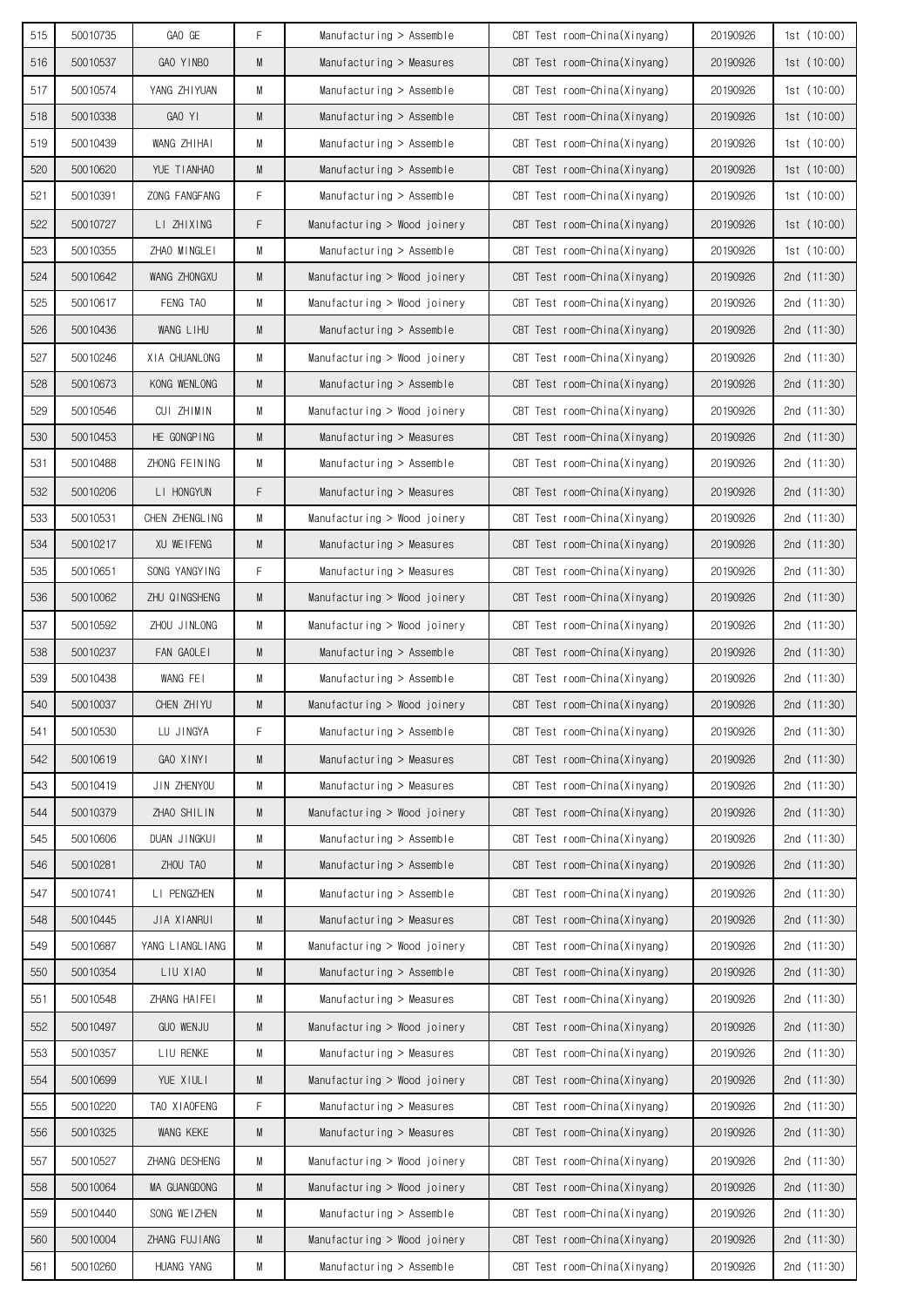| 562        | 50010634             | WANG HAILIANG            | M      | Manufacturing $>$ Measures                                   | CBT Test room-China(Xinyang)                                 | 20190926             | 3rd(14:00)                 |
|------------|----------------------|--------------------------|--------|--------------------------------------------------------------|--------------------------------------------------------------|----------------------|----------------------------|
| 563        | 50010601             | ZONG YUNBEI              | M      | Manufacturing > Wood joinery                                 | CBT Test room-China(Xinyang)                                 | 20190926             | 3rd (14:00)                |
| 564        | 50010025             | DIAO HENGWEI             | M      | Manufacturing $>$ Wood joinery                               | CBT Test room-China(Xinyang)                                 | 20190926             | 3rd(14:00)                 |
| 565        | 50010243             | LI KUI                   | M      | Manufacturing $>$ Assemble                                   | CBT Test room-China(Xinyang)                                 | 20190926             | 3rd(14:00)                 |
| 566        | 50010694             | XIAO PAN                 | M      | Manufacturing $>$ Measures                                   | CBT Test room-China(Xinyang)                                 | 20190926             | 3rd(14:00)                 |
| 567        | 50010697             | LIU HAILIANG             | M      | Manufacturing $>$ Assemble                                   | CBT Test room-China(Xinyang)                                 | 20190926             | 3rd(14:00)                 |
| 568        | 50010713             | ZHAO PEISEN              | M      | Manufacturing $>$ Measures                                   | CBT Test room-China(Xinyang)                                 | 20190926             | 3rd(14:00)                 |
| 569        | 50010442             | HUANG YAFEI              | М      | Manufacturing $>$ Assemble                                   | CBT Test room-China(Xinyang)                                 | 20190926             | 3rd(14:00)                 |
| 570        | 50010611             | NIU CHENJING             | F      | Manufacturing $>$ Assemble                                   | CBT Test room-China(Xinyang)                                 | 20190926             | 3rd(14:00)                 |
| 571        | 50010647             | LYU JIE                  | М      | Manufacturing $>$ Measures                                   | CBT Test room-China(Xinyang)                                 | 20190926             | 3rd(14:00)                 |
| 572        | 50010640             | <b>WU JIAN</b>           | M      | Manufacturing > Wood joinery                                 | CBT Test room-China(Xinyang)                                 | 20190926             | 3rd (14:00)                |
| 573        | 50010247             | LIU WEI                  | М      | Manufacturing $>$ Assemble                                   | CBT Test room-China(Xinyang)                                 | 20190926             | 3rd (14:00)                |
| 574        | 50010214             | WANG WENHUI              | F      | Manufacturing $>$ Assemble                                   | CBT Test room-China(Xinyang)                                 | 20190926             | 3rd(14:00)                 |
| 575        | 50010046             | WANG XIAOKAI             | M      | Manufacturing > Wood joinery                                 | CBT Test room-China(Xinyang)                                 | 20190926             | 3rd (14:00)                |
| 576        | 50010523             | <b>GU LUONING</b>        | M      | Manufacturing > Wood joinery                                 | CBT Test room-China(Xinyang)                                 | 20190926             | 3rd(14:00)                 |
| 577        | 50010203             | ZHAO LIPING              | F      | Manufacturing > Measures                                     | CBT Test room-China(Xinyang)                                 | 20190926             | 3rd(14:00)                 |
| 578        | 50010746             | <b>GU YANJUN</b>         | M      | Manufacturing $>$ Assemble                                   | CBT Test room-China(Xinyang)                                 | 20190926             | 3rd(14:00)                 |
| 579        | 50010229             | RUAN XIANGLIANG          | M      | Manufacturing $>$ Assemble                                   | CBT Test room-China(Xinyang)                                 | 20190926             | 3rd (14:00)                |
| 580        | 50010053             | RONG LILIANG             | M      | Manufacturing > Wood joinery                                 | CBT Test room-China(Xinyang)                                 | 20190926             | 3rd(14:00)                 |
| 581        | 50010517             | YUE XIANGYU              | М      | Manufacturing > Wood joinery                                 | CBT Test room-China(Xinyang)                                 | 20190926             | 3rd(14:00)                 |
| 582        | 50010508             | YANG WEILIN              | M      | Manufacturing > Wood joinery                                 | CBT Test room-China(Xinyang)                                 | 20190926             | 3rd(14:00)                 |
| 583        | 50010018             | LI ZHENGUANG             | M      | Manufacturing > Wood joinery                                 | CBT Test room-China(Xinyang)                                 | 20190926             | 3rd (14:00)                |
| 584        | 50010065             | ZHAO GUOBO               | M      | Manufacturing > Wood joinery                                 | CBT Test room-China(Xinyang)                                 | 20190926             | 3rd(14:00)                 |
| 585        | 50010403             | ZHANG SHUANGLEI          | M      | Manufacturing $>$ Assemble                                   | CBT Test room-China(Xinyang)                                 | 20190926             | 3rd (14:00)                |
| 586        | 50010448             | WANG RONGBO              | M      | Manufacturing $>$ Assemble                                   | CBT Test room-China(Xinyang)                                 | 20190926             | 3rd(14:00)                 |
| 587        | 50010385             | NIU YONGFENG             | M      | Manufacturing $>$ Assemble                                   | CBT Test room-China(Xinyang)                                 | 20190926             | 3rd (14:00)                |
| 588        | 50010397             | SONG YONGBO              | M      | Manufacturing > Measures                                     | CBT Test room-China(Xinyang)                                 | 20190926             | 3rd (14:00)                |
| 589        | 50010289             | LI WENKE                 | M      | Manufacturing > Assemble                                     | CBT Test room-China(Xinyang)                                 | 20190926             | 3rd (14:00)                |
| 590        | 50010269             | ZHANG YUE                | M      | Manufacturing > Assemble                                     | CBT Test room-China(Xinyang)                                 | 20190926             | 3rd (14:00)                |
| 591        | 50010708             | NIE ZIAN                 | M      | Manufacturing > Assemble                                     | CBT Test room-China(Xinyang)                                 | 20190926             | 3rd(14:00)                 |
| 592        | 50010369             | LI JICHU                 | M      | Manufacturing > Assemble                                     | CBT Test room-China(Xinyang)                                 | 20190926             | 3rd(14:00)                 |
| 593        | 50010307             | ZHANG YINGSHAN           | М      | Manufacturing > Measures                                     | CBT Test room-China(Xinyang)                                 | 20190926             | 3rd (14:00)                |
| 594        | 50010012             | XU QING                  | M      | Manufacturing > Wood joinery                                 | CBT Test room-China(Xinyang)                                 | 20190926             | 3rd(14:00)                 |
| 595        | 50010636             | WEI FENGFEI              | F      | Manufacturing > Wood joinery                                 | CBT Test room-China(Xinyang)                                 | 20190926             | 3rd (14:00)                |
| 596        | 50010518             | WANG YUN                 | M      | Manufacturing > Measures                                     | CBT Test room-China(Xinyang)                                 | 20190926             | 3rd(14:00)                 |
| 597        | 50010701             | ZHANG KUN                | M      | Manufacturing > Measures                                     | CBT Test room-China(Xinyang)                                 | 20190926             | 3rd (14:00)                |
| 598        | 50010404             | LIU ZHIKONG              | M      | Manufacturing > Measures                                     | CBT Test room-China(Xinyang)                                 | 20190926             | 3rd(14:00)                 |
| 599        | 50010726             | ZHAO PENG                | M      | Manufacturing > Assemble                                     | CBT Test room-China(Xinyang)                                 | 20190926             | 3rd (14:00)                |
| 600        | 50010582             | ZHANG WEIXIN             | M      | Manufacturing > Measures                                     | CBT Test room-China(Xinyang)                                 | 20190926             | 4th (15:30)<br>4th (15:30) |
| 601        | 50010396             | ZHANG GUOCHENG           | М      | Manufacturing > Measures                                     | CBT Test room-China(Xinyang)                                 | 20190926             |                            |
| 602<br>603 | 50010630<br>50010069 | ZHANG ZHIHAO<br>LI LIZHI | M<br>M | Manufacturing > Wood joinery                                 | CBT Test room-China(Xinyang)<br>CBT Test room-China(Xinyang) | 20190926<br>20190926 | 4th (15:30)<br>4th (15:30) |
| 604        | 50010743             | ZHOU JIAOJIAO            | F      | Manufacturing > Wood joinery<br>Manufacturing > Wood joinery | CBT Test room-China(Xinyang)                                 | 20190926             | 4th (15:30)                |
| 605        | 50010639             | LIU LONG                 | М      | Manufacturing > Wood joinery                                 | CBT Test room-China(Xinyang)                                 | 20190926             | 4th (15:30)                |
| 606        | 50010452             | ZHANG YUANKAI            | M      | Manufacturing > Assemble                                     | CBT Test room-China(Xinyang)                                 | 20190926             | 4th (15:30)                |
| 607        | 50010286             | JI XINGYUAN              | M      | Manufacturing > Measures                                     | CBT Test room-China(Xinyang)                                 | 20190926             | 4th (15:30)                |
| 608        | 50010628             | LIANG DONG               | M      | Manufacturing > Assemble                                     | CBT Test room-China(Xinyang)                                 |                      | 4th (15:30)                |
|            |                      |                          |        |                                                              |                                                              | 20190926             |                            |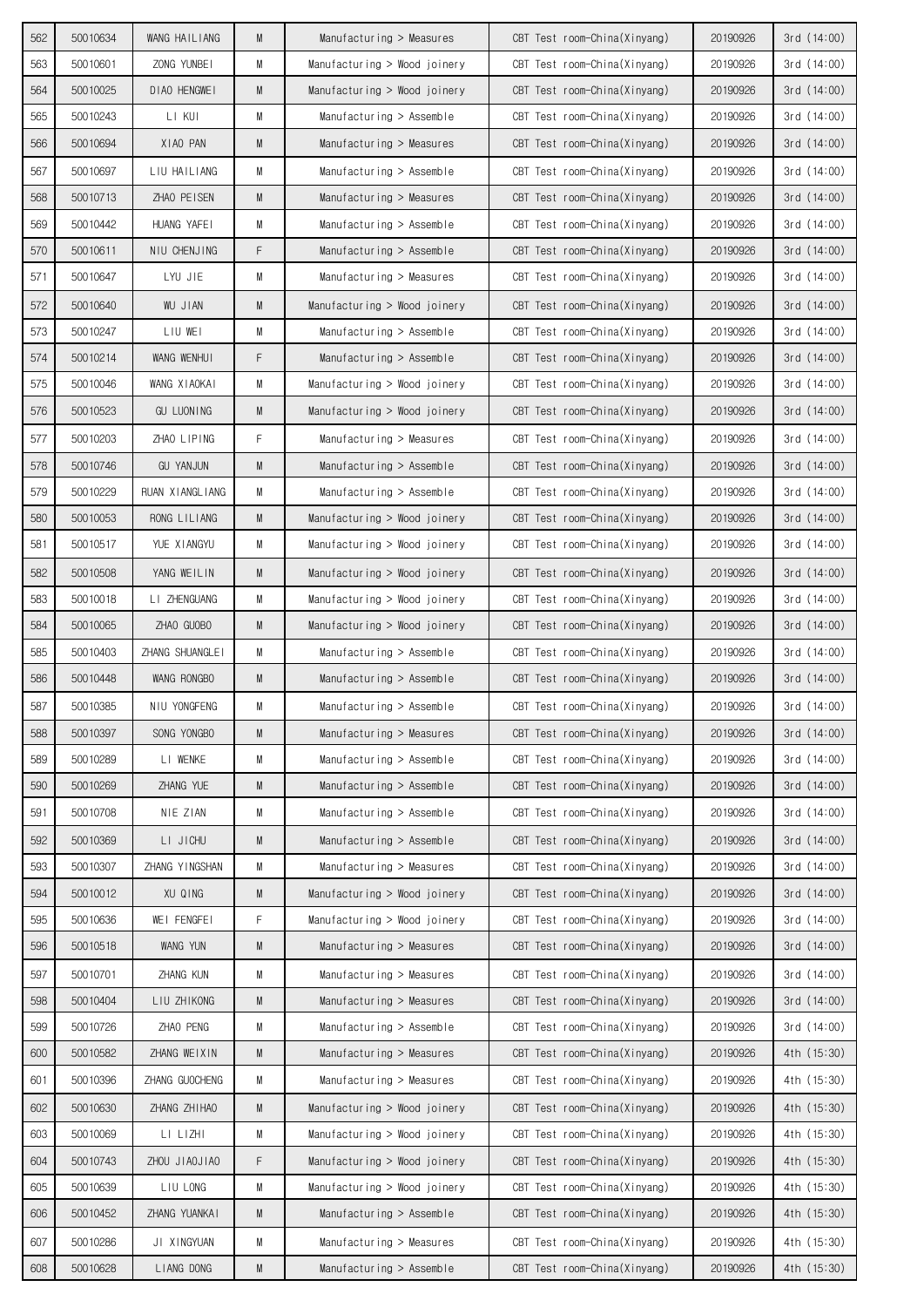| 609 | 50010731 | LI MENG           | M | Manufacturing > Measures     | CBT Test room-China(Xinyang) | 20190926 | 4th (15:30) |
|-----|----------|-------------------|---|------------------------------|------------------------------|----------|-------------|
| 610 | 50010027 | MING LIQIN        | F | Manufacturing > Wood joinery | CBT Test room-China(Xinyang) | 20190926 | 4th (15:30) |
| 611 | 50010376 | <b>GU LINGLI</b>  | М | Manufacturing $>$ Assemble   | CBT Test room-China(Xinyang) | 20190926 | 4th (15:30) |
| 612 | 50010013 | JIAO HUI          | M | Manufacturing > Wood joinery | CBT Test room-China(Xinyang) | 20190926 | 4th (15:30) |
| 613 | 50010571 | LI XINXI          | M | Manufacturing > Wood joinery | CBT Test room-China(Xinyang) | 20190926 | 4th (15:30) |
| 614 | 50010563 | ZHANG LINYAN      | F | Manufacturing > Wood joinery | CBT Test room-China(Xinyang) | 20190926 | 4th (15:30) |
| 615 | 50010758 | LI ZEWEI          | M | Manufacturing $>$ Assemble   | CBT Test room-China(Xinyang) | 20190926 | 4th (15:30) |
| 616 | 50010420 | WANG YONGKUI      | M | Manufacturing $>$ Assemble   | CBT Test room-China(Xinyang) | 20190926 | 4th (15:30) |
| 617 | 50010456 | ZHONG ZHAOQUN     | М | Manufacturing $>$ Assemble   | CBT Test room-China(Xinyang) | 20190926 | 4th (15:30) |
| 618 | 50010411 | WANG JIBIN        | M | $M$ anufacturing > Assemble  | CBT Test room-China(Xinyang) | 20190926 | 4th (15:30) |
| 619 | 50010702 | DU XINGLONG       | М | Manufacturing $>$ Assemble   | CBT Test room-China(Xinyang) | 20190926 | 4th (15:30) |
| 620 | 50010360 | YANG HUANAN       | M | Manufacturing > Wood joinery | CBT Test room-China(Xinyang) | 20190926 | 4th (15:30) |
| 621 | 50010023 | LI HONGFEI        | М | Manufacturing > Wood joinery | CBT Test room-China(Xinyang) | 20190926 | 4th (15:30) |
| 622 | 50010308 | WANG ZHAOLONG     | M | Manufacturing $>$ Assemble   | CBT Test room-China(Xinyang) | 20190926 | 4th (15:30) |
| 623 | 50010449 | LI JIANFEI        | М | Manufacturing $>$ Measures   | CBT Test room-China(Xinyang) | 20190926 | 4th (15:30) |
| 624 | 50010437 | LIU LIPU          | M | Manufacturing $>$ Assemble   | CBT Test room-China(Xinyang) | 20190926 | 4th (15:30) |
| 625 | 50010287 | JI XINGKE         | M | Manufacturing > Measures     | CBT Test room-China(Xinyang) | 20190926 | 4th (15:30) |
| 626 | 50010480 | SHE YUNWEI        | M | Manufacturing $>$ Assemble   | CBT Test room-China(Xinyang) | 20190926 | 4th (15:30) |
| 627 | 50010378 | ZHENG WENCHUANG   | M | Manufacturing $>$ Assemble   | CBT Test room-China(Xinyang) | 20190926 | 4th (15:30) |
| 628 | 50010351 | WANG YIJUN        | M | Manufacturing $>$ Assemble   | CBT Test room-China(Xinyang) | 20190926 | 4th (15:30) |
| 629 | 50010381 | <b>WU YUNGANG</b> | M | Manufacturing $>$ Assemble   | CBT Test room-China(Xinyang) | 20190926 | 4th (15:30) |
| 630 | 50010406 | DONG SHIJIE       | M | Manufacturing $>$ Measures   | CBT Test room-China(Xinyang) | 20190926 | 4th (15:30) |
| 631 | 50010204 | LIU SHUAI         | М | Manufacturing $>$ Measures   | CBT Test room-China(Xinyang) | 20190926 | 4th (15:30) |
| 632 | 50010587 | DONG YOUMING      | M | Manufacturing $>$ Measures   | CBT Test room-China(Xinyang) | 20190926 | 4th (15:30) |
| 633 | 50010486 | CHEN XUXIN        | M | Manufacturing $>$ Assemble   | CBT Test room-China(Xinyang) | 20190926 | 4th (15:30) |
| 634 | 50010400 | WANG YAHUI        | M | Manufacturing $>$ Measures   | CBT Test room-China(Xinyang) | 20190926 | 4th (15:30) |
| 635 | 50010432 | SHENG YAFENG      | M | Manufacturing > Assemble     | CBT Test room-China(Xinyang) | 20190926 | 4th (15:30) |
| 636 | 50010724 | ZHAO GUOJIE       | M | Manufacturing > Wood joinery | CBT Test room-China(Xinyang) | 20190926 | 4th (15:30) |
| 637 | 50010256 | LI HUAN           | М | Manufacturing > Assemble     | CBT Test room-China(Xinyang) | 20190926 | 4th (15:30) |
| 638 | 50010591 | HE ZHENGDA        | M | Manufacturing > Wood joinery | CBT Test room-China(Xinyang) | 20190927 | 1st(10:00)  |
| 639 | 50010324 | LI DONGDONG       | M | Manufacturing $>$ Assemble   | CBT Test room-China(Xinyang) | 20190927 | 1st(10:00)  |
| 640 | 50010279 | PENG JING         | F | Manufacturing > Assemble     | CBT Test room-China(Xinyang) | 20190927 | 1st(10:00)  |
| 641 | 50010224 | SHANG JUNXIU      | F | Manufacturing > Measures     | CBT Test room-China(Xinyang) | 20190927 | 1st(10:00)  |
| 642 | 50010500 | ZHAI TENGSHUAI    | M | Manufacturing > Assemble     | CBT Test room-China(Xinyang) | 20190927 | 1st(10:00)  |
| 643 | 50010015 | XING GAOYUAN      | M | Manufacturing > Wood joinery | CBT Test room-China(Xinyang) | 20190927 | 1st (10:00) |
| 644 | 50010723 | HAN ZHIHAO        | M | Manufacturing > Assemble     | CBT Test room-China(Xinyang) | 20190927 | 1st(10:00)  |
| 645 | 50010519 | ZHAO LULU         | M | Manufacturing > Measures     | CBT Test room-China(Xinyang) | 20190927 | 1st(10:00)  |
| 646 | 50010468 | ZHANG MINGMING    | M | Manufacturing > Measures     | CBT Test room-China(Xinyang) | 20190927 | 1st(10:00)  |
| 647 | 50010621 | NING XIAOHANG     | M | Manufacturing > Measures     | CBT Test room-China(Xinyang) | 20190927 | 1st(10:00)  |
| 648 | 50010455 | GUO JINLONG       | M | Manufacturing > Assemble     | CBT Test room-China(Xinyang) | 20190927 | 1st(10:00)  |
| 649 | 50010504 | ZHAO GUOBING      | М | Manufacturing > Wood joinery | CBT Test room-China(Xinyang) | 20190927 | 1st(10:00)  |
| 650 | 50010048 | ZHU XINGLEI       | M | Manufacturing > Wood joinery | CBT Test room-China(Xinyang) | 20190927 | 1st(10:00)  |
| 651 | 50010674 | ZHANG ZHENWEI     | М | Manufacturing > Measures     | CBT Test room-China(Xinyang) | 20190927 | 1st(10:00)  |
| 652 | 50010006 | ZHANG ZHUANG      | M | Manufacturing > Wood joinery | CBT Test room-China(Xinyang) | 20190927 | 1st(10:00)  |
| 653 | 50010255 | CHENG GANG        | M | Manufacturing > Assemble     | CBT Test room-China(Xinyang) | 20190927 | 1st(10:00)  |
| 654 | 50010677 | <b>GUO WENPU</b>  | M | Manufacturing > Measures     | CBT Test room-China(Xinyang) | 20190927 | 1st(10:00)  |
| 655 | 50010747 | QIAO PENGFEI      | М | Manufacturing > Wood joinery | CBT Test room-China(Xinyang) | 20190927 | 1st (10:00) |